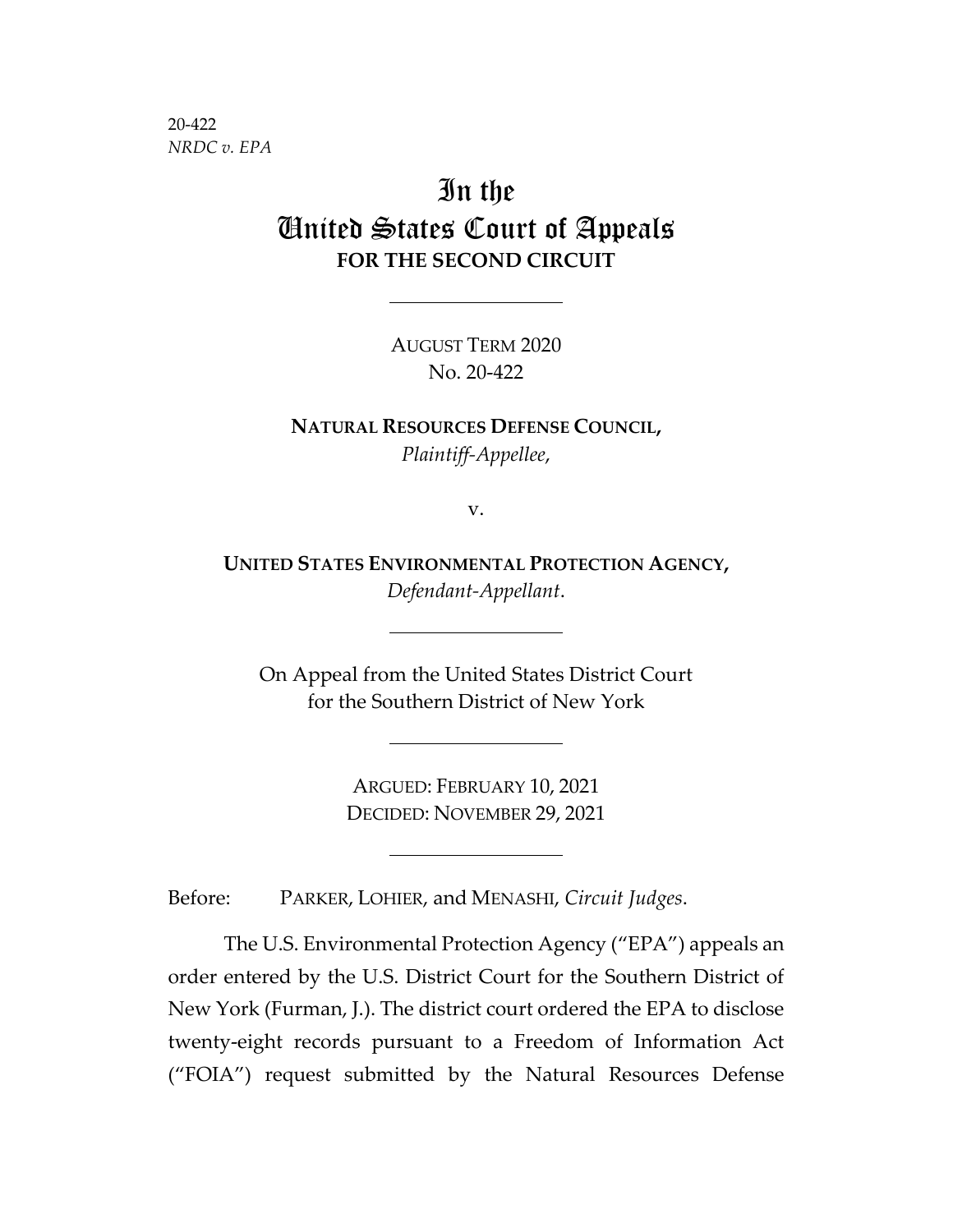Council. The EPA argues that twenty-two of these records are exempt from FOIA disclosure pursuant to the FOIA's Exemption Five, which incorporates the deliberative process privilege. This appeal presents the questions of whether records reflecting an agency's discussions about how to communicate its policies to people outside the agency qualify for the deliberative process privilege and whether an agency must connect a record to a specific contemplated agency decision to claim the privilege. We conclude that the deliberative process privilege protects otherwise deliberative records that relate to and precede an agency's communications decision about a policy. In the context of a communications decision, a record is deliberative if it reflects discussions about how to communicate the agency's policies to the public or to other stakeholders. Additionally, we hold that an agency may invoke the deliberative process privilege by connecting a record either to a specific decision or to a specific decisionmaking process. Applying these conclusions to the records at issue in this appeal, we **REVERSE** in part, **VACATE** in part, and **REMAND** for further proceedings consistent with this opinion.

Judge Lohier concurs in part and dissents in part in a separate opinion.

> RACHEL L. FRIED (David C. Vladeck, *on the brief*), Georgetown University Law Center Civil Litigation Clinic, Washington, DC, *for Plaintiff-Appellee*.

> TOMOKO ONOZAWA (Benjamin H. Torrance, *on the brief*), Assistant United States Attorney, *for* Damian Williams, United States Attorney for the Southern District of New York, New York, NY, *for Defendant-Appellant*.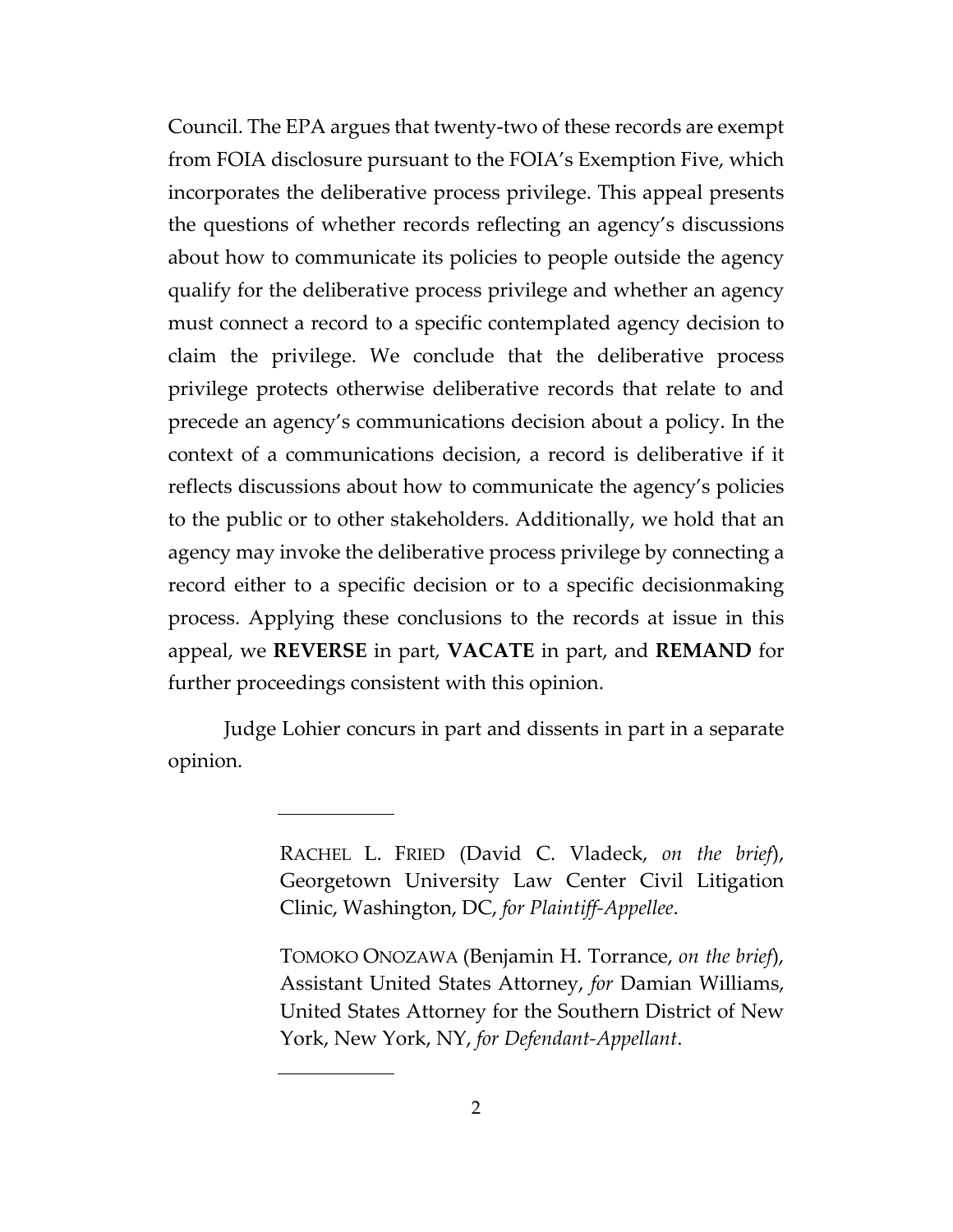# MENASHI, *Circuit Judge*:

This case presents two questions regarding the scope of the deliberative process privilege. First, whether agency records reflecting deliberations about how to communicate the agency's policies to people outside the agency "bear on the formulation or exercise of policy-oriented judgment" such that those records qualify for the protection of the deliberative process privilege. *Grand Cent. P'ship, Inc. v. Cuomo*, 166 F.3d 473, 482 (2d Cir. 1999). Second, whether an agency record must relate to a discrete decision facing the agency in order to merit protection under the deliberative process privilege.

Our answers are yes and no, respectively. An agency exercises "policy-oriented judgment" when deciding how to communicate its policies, and the deliberative process privilege therefore protects otherwise deliberative agency records that relate to and precede the agency's final communications decision. Additionally, an agency may invoke the deliberative process privilege by connecting a record either to a specific decision or to a specific decisionmaking process.

#### **BACKGROUND**

The dispute here arises from the efforts of the Natural Resources Defense Council ("NRDC") to obtain certain records from the U.S. Environmental Protection Agency ("EPA") through a request made pursuant to the Freedom of Information Act ("FOIA"), 5 U.S.C. § 552.

# **I**

The NRDC submitted a FOIA request to the EPA in May 2017. The request sought records concerning the activities of Dr. Nancy Beck, then the Deputy Assistant Administrator of the EPA's Office of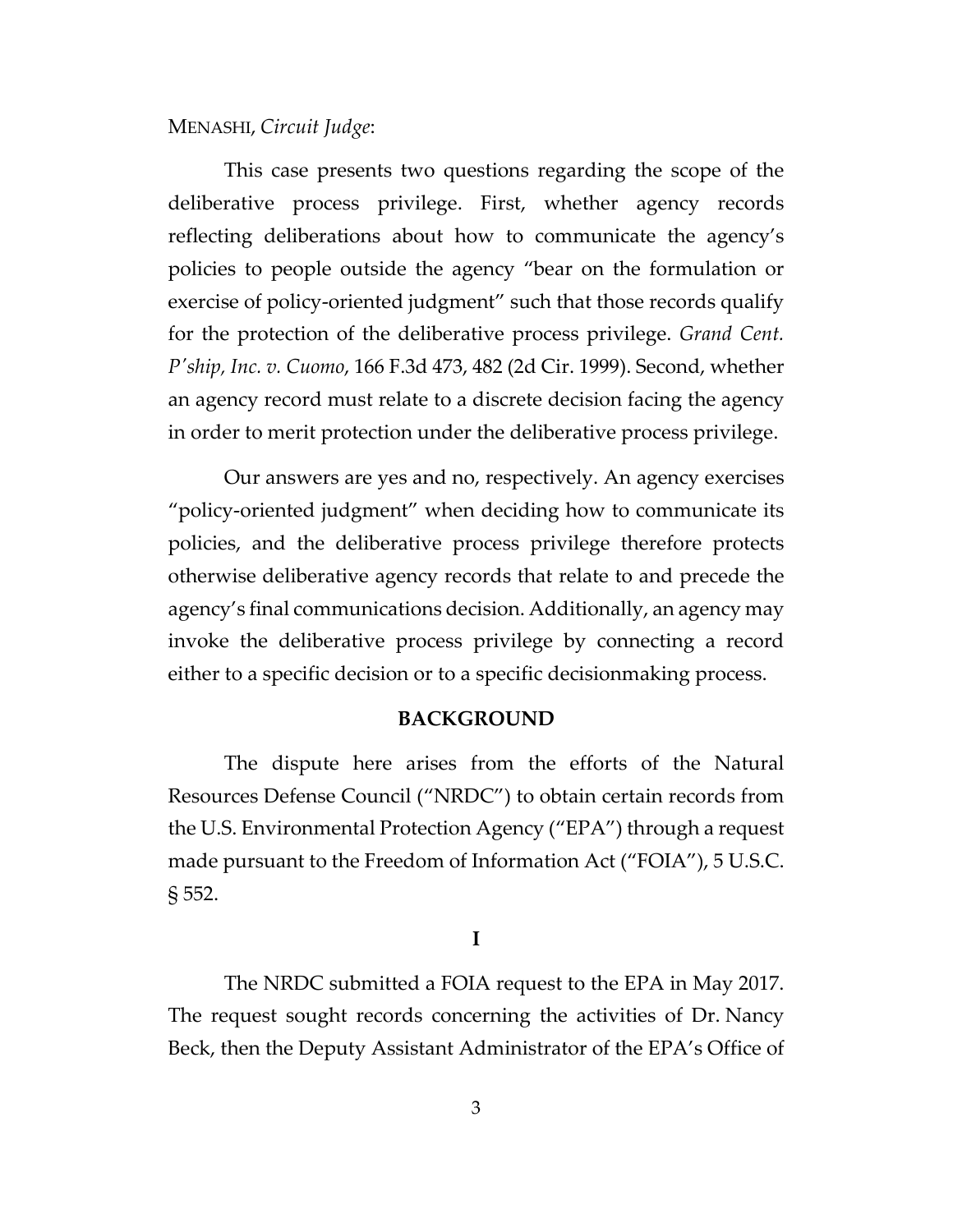Chemical Safety and Pollution Prevention. The NRDC wanted information about Beck's role in policymaking under the Toxic Substances Control Act ("TSCA") and related pesticide matters.

The EPA did not disclose the requested records by the statutory deadline, so the NRDC filed this lawsuit to compel disclosure. In response, the EPA agreed to search for records relating to the NRDC's request and identified 1,350 such records. The EPA released 277 of these records but withheld the rest, either in full or in part, on the ground that those records were exempt from FOIA disclosure. The parties then agreed that the EPA would prepare a *Vaughn* Index describing 120 of the undisclosed records and justifying the EPA's nondisclosure decisions. With the Index prepared and filed, the EPA moved for summary judgment. The district court granted the EPA's motion in part, denied it in part, and ordered the EPA to produce twenty-eight of the records identified in the *Vaughn* Index. *See Nat. Res. Def. Council v. EPA* (*NRDC I*), No. 17-CV-5928, 2019 WL 4142725, at \*1 (S.D.N.Y. Aug. 30, 2019). After the district court denied the EPA's subsequent motion for reconsideration, *see Nat. Res. Def. Council v. EPA* (*NRDC II*), No. 17-CV-5928, 2019 WL 6467497 (S.D.N.Y. Dec. 2, 2019), the EPA timely appealed.

# **II**

In this appeal, the EPA challenges the district court's decision that the deliberative process privilege—incorporated into the FOIA's Exemption Five, 5 U.S.C. § 552(b)(5)—does not apply to twenty-two of the documents that the district court ordered the EPA to disclose. The parties, and the district court, separate these documents into two categories: "messaging records" and "briefing documents." *NRDC I*, 2019 WL 4142725, at \*7, \*10 (internal quotation marks omitted).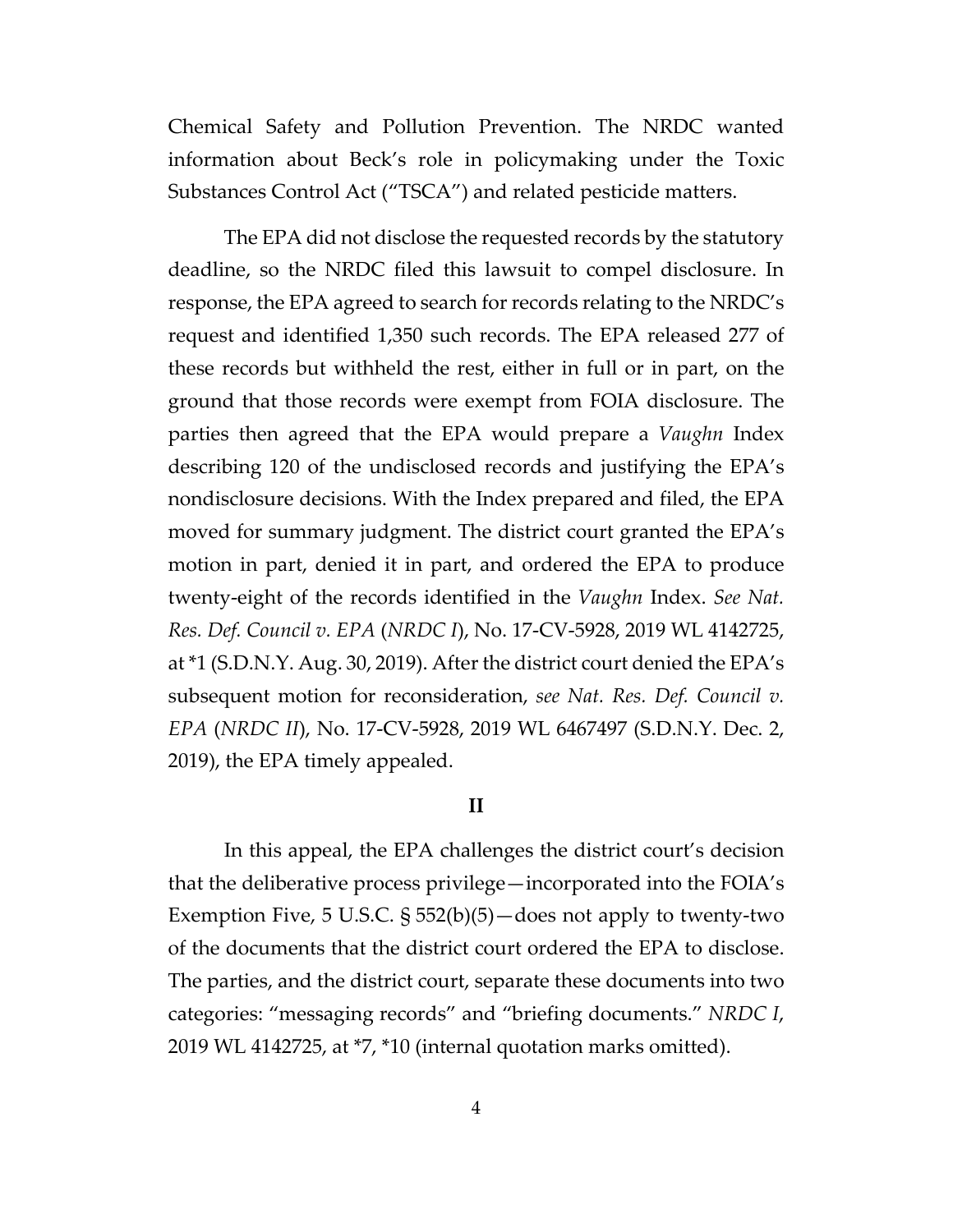The messaging records "reflect[] internal deliberations by [agency] staff about how the agency should communicate its policies to people outside the agency." *Id.* at \*8. The district court, consistent with its decision in an earlier case, held that such records "*can* be protected by the deliberative process privilege" but only when the records "reveal the deliberative process underlying a *not-yet-finalized* policy decision." *Id.* at \*8-9 (emphasis in original) (quoting *New York v. U.S. Dep't of Commerce*, No. 18-CV-2921, 2018 WL 4853891, at \*2 (S.D.N.Y. Oct. 5, 2018)). The district court further held that the privilege generally does not protect a messaging record that, in contrast, "merely reflect[s] deliberations about what message should be delivered to the public about an *already-decided* policy decision." *Id.*  at \*9 (emphasis in original) (quoting *New York*, 2018 WL 4853891, at \*3).[1](#page-4-0) Applying this test to seventeen of the documents at issue in this appeal, the district court held that the EPA failed to justify its nondisclosure decision because the EPA's *Vaughn* Index did not indicate that those messaging records "would reveal the deliberative

<span id="page-4-0"></span><sup>&</sup>lt;sup>1</sup> The district court provided a narrow exception to this rule, holding that the privilege would apply to a messaging record relating to "an alreadydecided policy decision" if the agency's communications decision constituted an "exercise[] of [the agency's] 'essential policymaking role' in and of [itself]." *NRDC I*, 2019 WL 4142725, at \*8, \*10 (quoting *New York*, 2018 WL 4853891, at \*3). The district court did not apply this exception to the case, nor did it explain how it would determine whether a communications decision falls within an agency's "essential policymaking role." *Id.* at \*9. In its earlier decision announcing the exception, the district court explained the exception by way of example, indicating that it would apply to records reflecting "deliberations within the Federal Reserve about the timing and content of a policy announcement" regarding an already-decided policy. *New York*, 2018 WL 4853891, at \*2.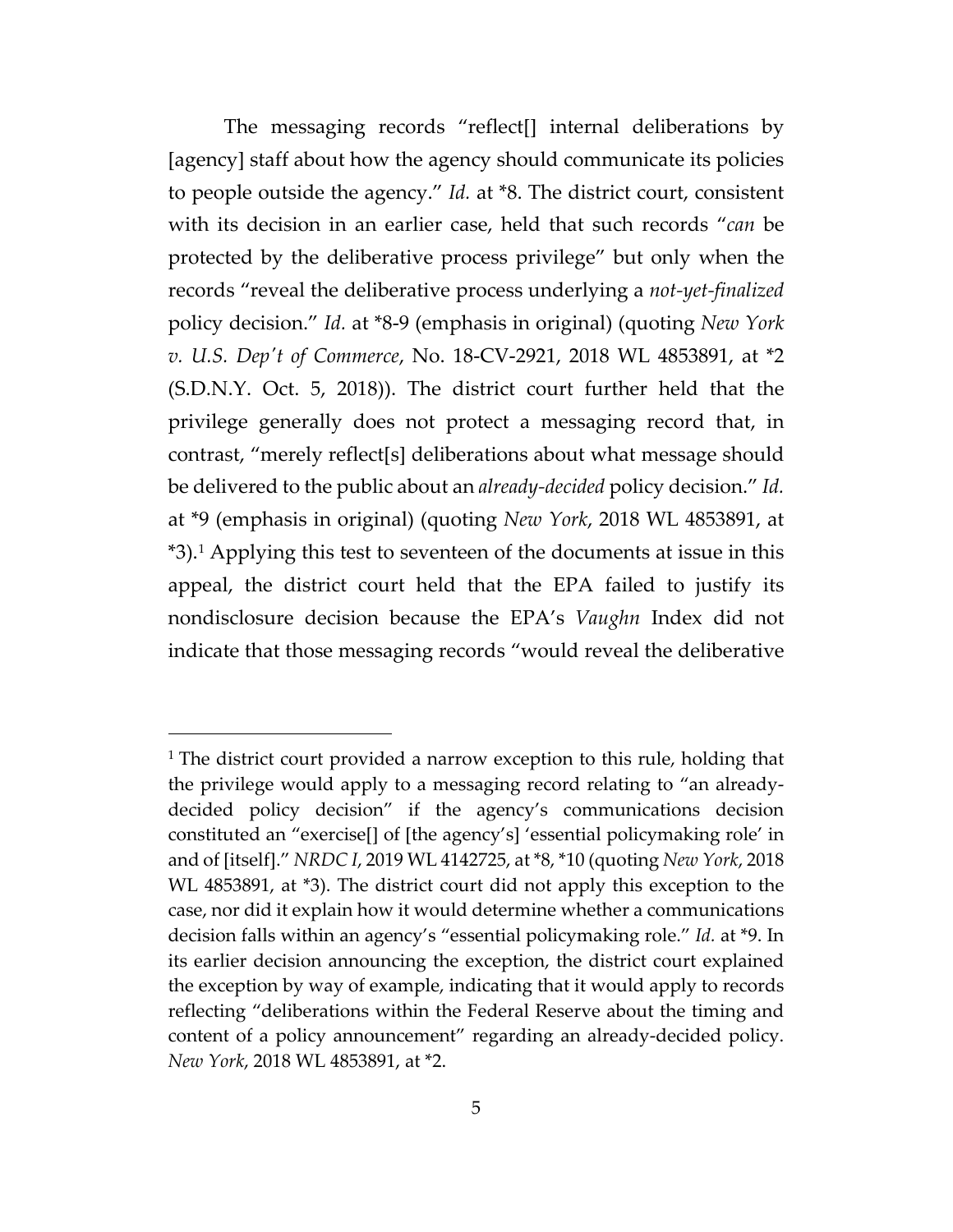process underlying a *not-yet-finalized* policy decision." *Id.* at \*9 n.6 (alterations omitted).

The briefing documents "are records ... created to brief senior agency staff about various topics within the agency's purview." *Id.* at \*11. When analyzing whether the deliberative process privilege applied to these records, the district court was guided by language in our precedents indicating that the privilege applies only to records that both "relate to a specific decision facing the agency" and "formed an essential link in a specified consultative process." *Id.* (citation and alteration omitted) (quoting *Tigue v. DOJ*, 312 F.3d 70, 80 (2d Cir. 2002), and *Grand Cent. P'ship*, 166 F.3d at 482). The district court concluded that the four briefing documents at issue in this appeal failed to meet those criteria. *Id.*

The district court did not analyze the final record disputed in this appeal—"a draft agenda for a[n agency] ... meeting" with members of the public—as either a messaging record or a briefing document. *Id.* at \*13; *see* J. App'x 162-63. Upon our review of the *Vaughn* Index entry for this record, we accept the EPA's characterization of this document as a messaging record.[2](#page-5-0) Thus, this

<span id="page-5-0"></span><sup>&</sup>lt;sup>2</sup> The NRDC argues that the EPA waived its ability to characterize this record as a messaging record because the district court did not classify it as such in its opinion and the EPA failed to include this record in its motion for reconsideration before the district court. The EPA's *Vaughn* Index, however, characterized this record in a manner resembling its characterization of the other messaging records disputed here. That the district court thought this record was better characterized under a different heading does not force the EPA to forfeit its argument that it properly refused to disclose this record because it reflects deliberations about how the agency should communicate its policies to people outside the agency.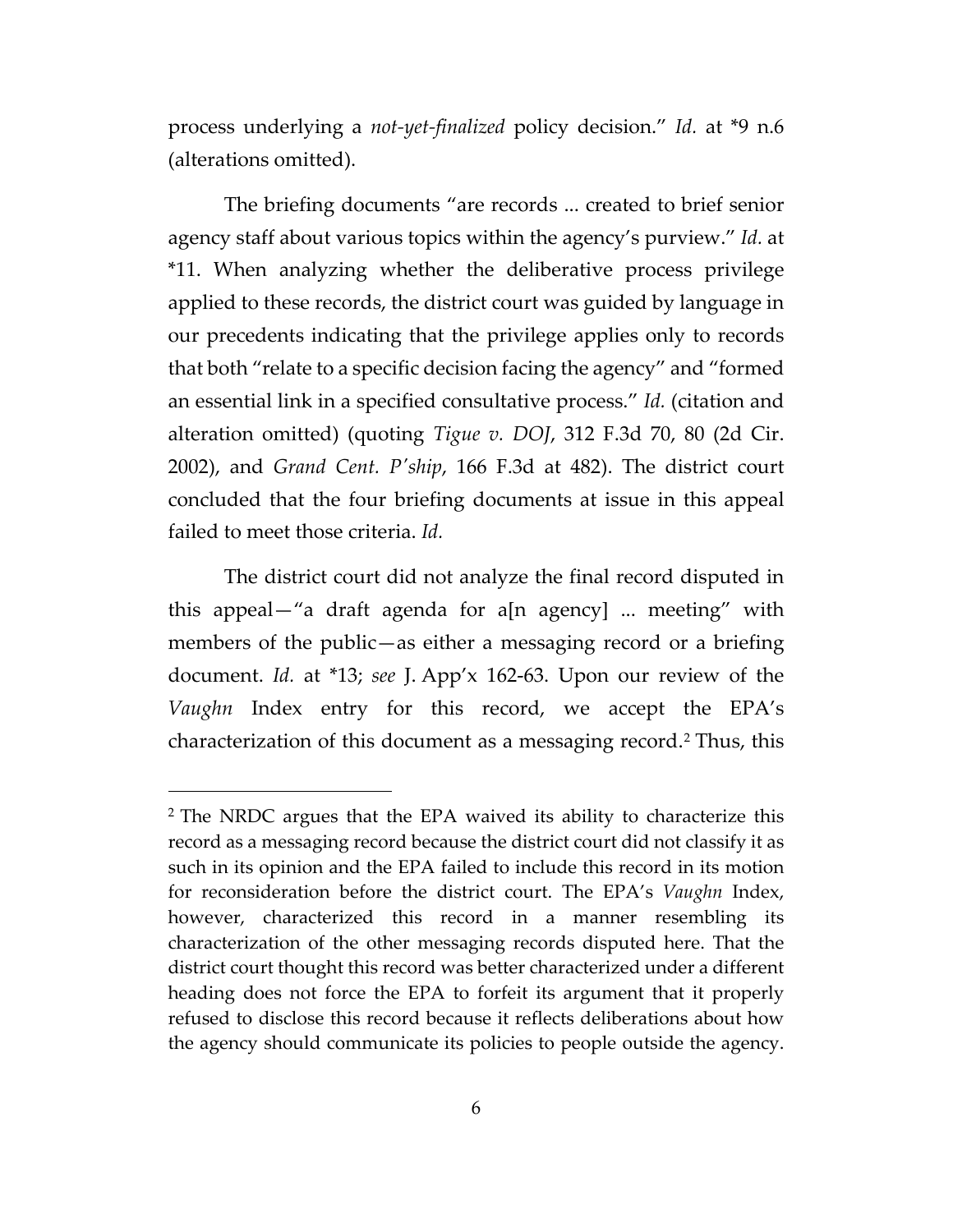appeal concerns eighteen messaging records and four briefing documents.

# **STANDARD OF REVIEW**

We review the district court's summary judgment decision de novo*. Ctr. for Constitutional Rights v. CIA*, 765 F.3d 161, 166 (2d Cir. 2014). "[T]he defending agency has the burden of showing that ... any withheld documents fall within an exemption to the FOIA." *Carney v. DOJ*, 19 F.3d 807, 812 (2d Cir. 1994). At the same time, we "accord[] a presumption of good faith" to an agency's "[a]ffidavits or declarations," *id.*, and when an agency provides "reasonably detailed explanations" to support its decision to withhold a document, its "justification is sufficient if it appears logical and plausible," *ACLU v. DOD*, 901 F.3d 125, 133 (2d Cir. 2018).

#### **DISCUSSION**

The district court's decision to order the EPA to disclose the disputed documents pursuant to the NRDC's FOIA request raises two independent issues regarding the scope of the deliberative process privilege. [3](#page-6-0) First, whether the privilege applies to "messaging

Furthermore, a party's failure to include an argument in a motion for reconsideration does not render that argument waived on appeal when the party made the argument to the district court before the court issued the judgment that is being appealed. *See United States v. Harrell*, 268 F.3d 141, 146 (2d Cir. 2001) (holding that an argument is not waived "if it was 'pressed or passed upon below'") (quoting *United States v. Williams*, 504 U.S. 36, 41 (1992)).

<span id="page-6-0"></span><sup>&</sup>lt;sup>3</sup> The decision ordering disclosure took the form of a partial denial of summary judgment. *See NRDC I*, 2019 WL 4142725, at \*16. Although such decisions are generally considered non-final and therefore are not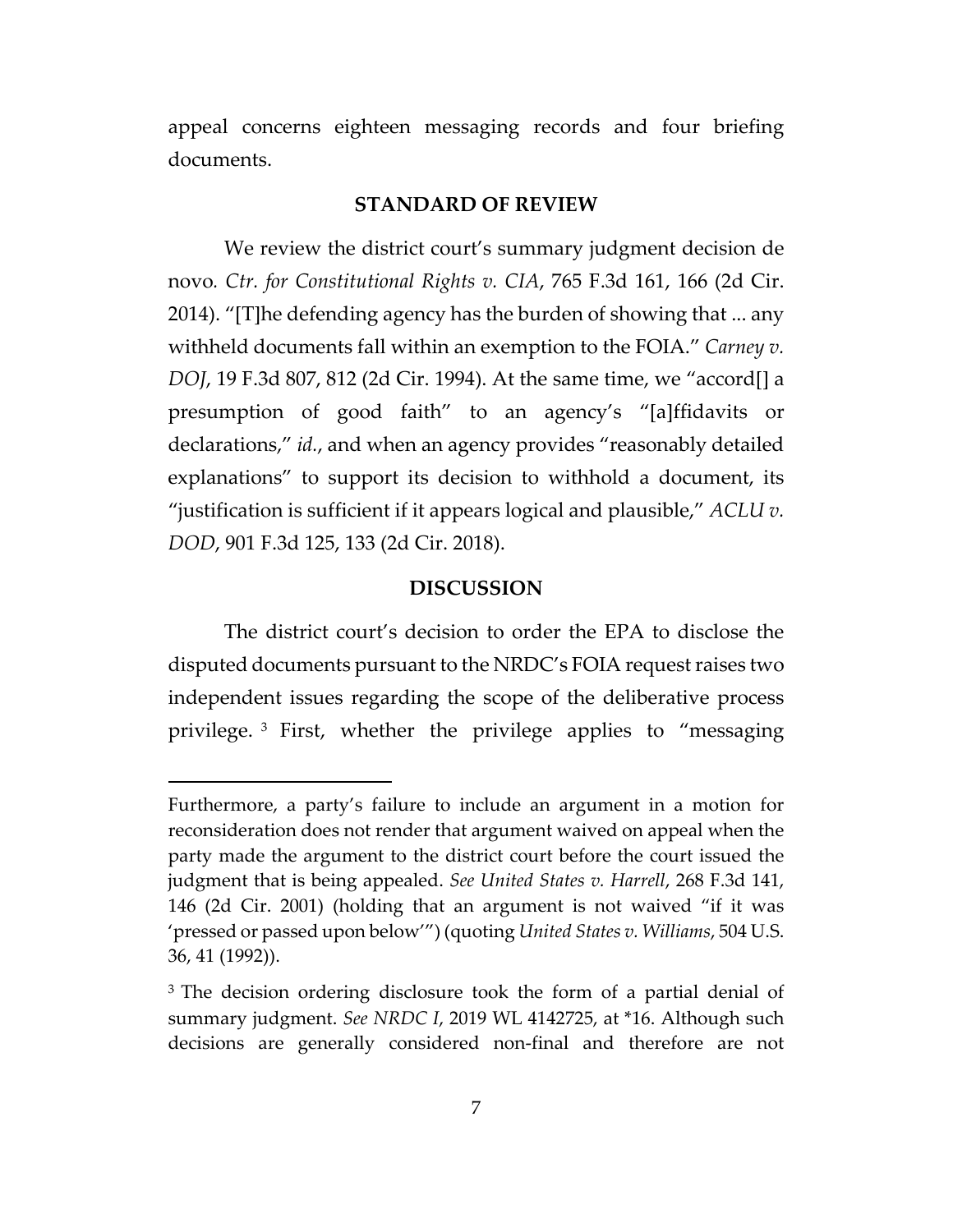records," that is, records relating to an agency's decision about how to communicate its policies to people outside the agency, and, if the privilege can apply, whether it makes a difference if the messaging record relates to a finalized policy or to one not yet conclusively determined. Second, when it comes to documents (such as the briefing documents in the case) that discuss an agency's ongoing activities and practices, whether those documents can qualify for the deliberative process privilege even if the information contained therein does not relate to a discrete decision facing the agency.

#### **I**

The "FOIA mandates the disclosure of documents held by a federal agency unless the documents fall within one of nine enumerated exemptions." *U.S. Fish & Wildlife Serv. v. Sierra Club, Inc.*, 141 S. Ct. 777, 785 (2021); *see* 5 U.S.C. § 552. The FOIA's Exemption Five excepts from disclosure "inter-agency or intra-agency memorandums or letters that would not be available by law to a party other than an agency in litigation with the agency." 5 U.S.C. § 552(b)(5). "[T]his exemption incorporates ... the deliberative process privilege, attorney-client privilege, and attorney work-product privilege." *Sierra Club*, 141 S. Ct. at 785.

This case concerns the deliberative process privilege. "[T]he deliberative process privilege shields from disclosure 'documents reflecting advisory opinions, recommendations and deliberations comprising part of a process by which governmental decisions and policies are formulated.'" *Id.* (quoting *NLRB v. Sears, Roebuck & Co.*,

appealable, we have held that "partial disclosure orders in FOIA cases are appealable." *Ferguson v. FBI*, 957 F.2d 1059, 1063 (2d Cir. 1992).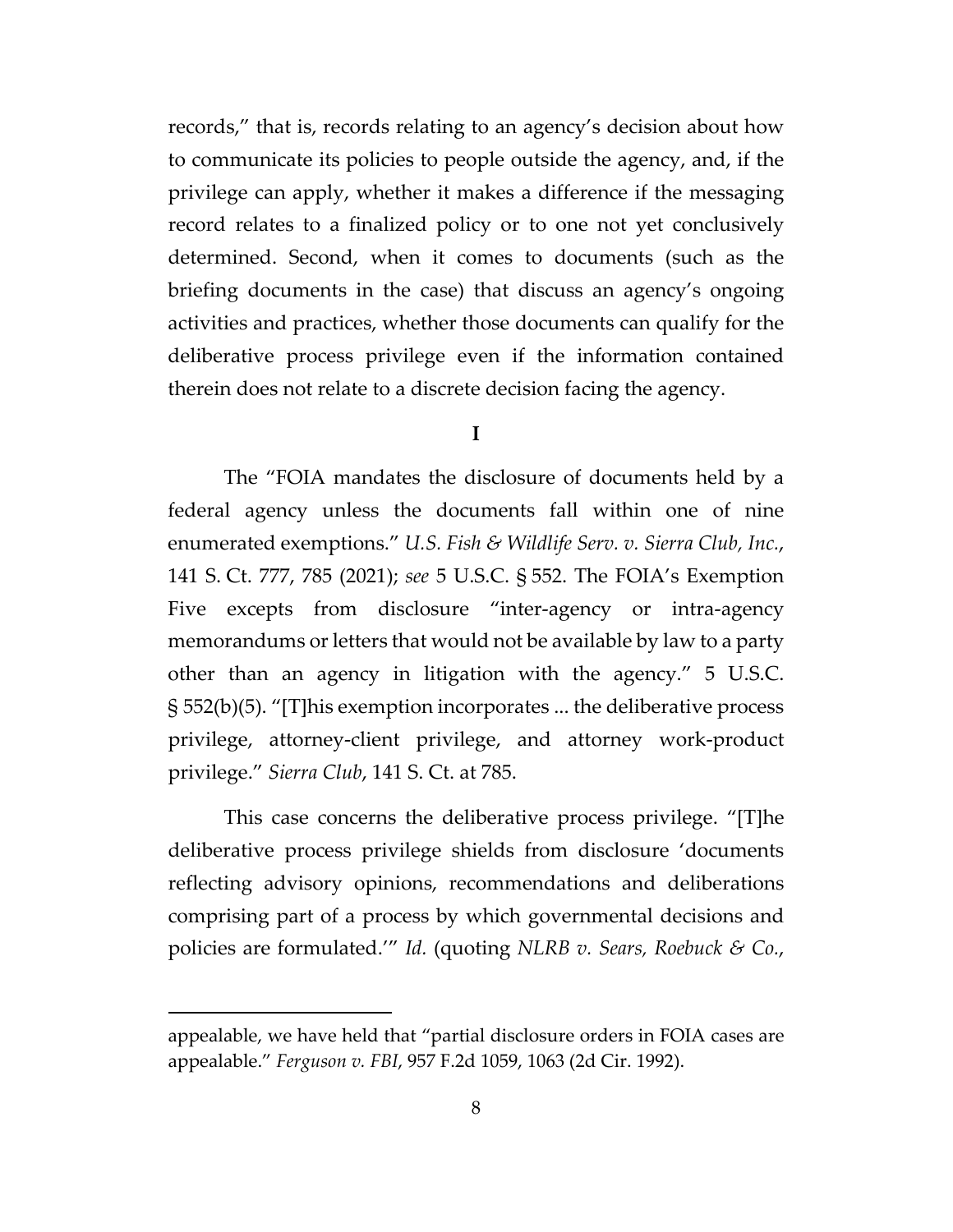421 U.S. 132, 150 (1975)). The privilege "encourage[s] candor, which improves agency decisionmaking," by "blunt[ing] the chilling effect that accompanies the prospect of disclosure." *Id.*[4](#page-8-0) Consistent with the rationale underlying the deliberative process privilege, it applies only to "predecisional, deliberative documents." *Sierra Club*, 141 S. Ct. at 785*.* Generally, "[d]ocuments are 'predecisional' if they were generated before the agency's final decision on [a] matter, and they are 'deliberative' if they were prepared to help the agency formulate its position." *Id.* at 786.

The "predecisional" requirement excludes a document that "reflects the consummation of the agency's decisionmaking process and not a merely tentative position." *Id.* (internal quotation marks omitted). Still, a document may qualify for protection even when "nothing else follows it." *Id.* "Sometimes a proposal dies on the vine" and "documents discussing such dead-end ideas can hardly be described as reflecting the agency's chosen course." *Id.* Similarly, the Supreme Court has cautioned that its "emphasis on the need to protect pre-decisional documents does not mean that the existence of

<span id="page-8-0"></span><sup>&</sup>lt;sup>4</sup> We have further explained that the deliberative process privilege also "protect[s] against premature disclosure of proposed policies before they have been finally formulated or adopted" and "against confusing the issues and misleading the public by dissemination of documents suggesting reasons and rationales for a course of action which were not in fact the ultimate reasons for the agency's action." *Grand Cent. P'ship*, 166 F.3d at 481 (quoting *Coastal States Gas Corp. v. Dep't of Energy*, 617 F.2d 854, 866 (D.C. Cir. 1980)). Still, "[t]he key question we keep in mind when assessing the application of the deliberative process privilege to an agency record is whether disclosure would tend to diminish candor within an agency." *Nat. Res. Def. Council v. EPA*, 954 F.3d 150, 158 (2d Cir. 2020) (internal quotation marks omitted).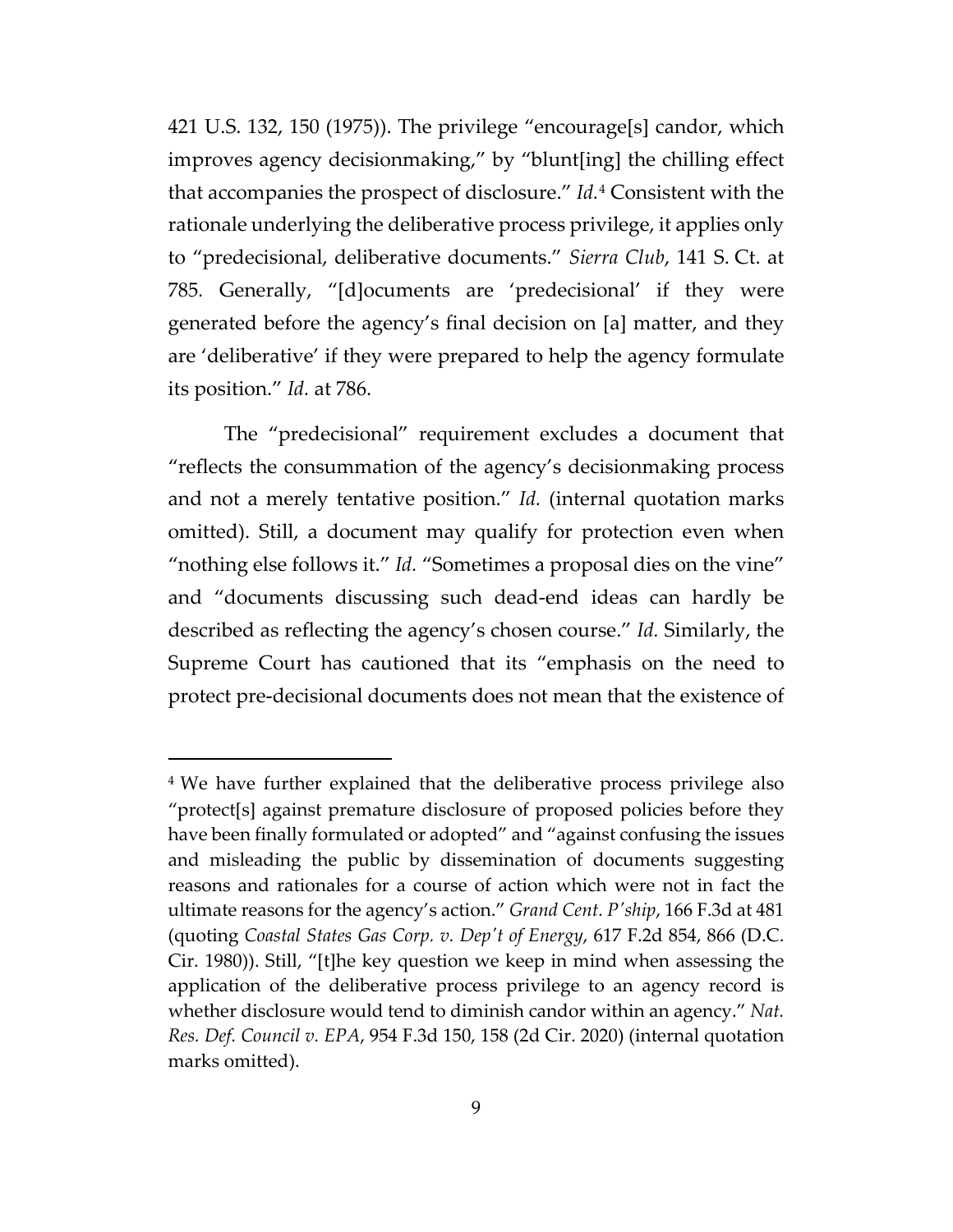the privilege turns on the ability of an agency to identify a specific decision in connection with which a memorandum is prepared" and that "courts should be wary of interfering with" an agency's "continuing process of examining [its] policies." *Sears, Roebuck & Co.*, 421 U.S. at 151 n.18. To determine whether a document is "deliberative," we determine whether the document was "prepared to help the agency formulate its position," *Sierra Club*, 141 S. Ct. at 786, by analyzing "if it reflects the give-and-take of the consultative process," *Nat. Res. Def. Council*, 954 F.3d at 156.

Not every decision made within an agency will entail the kind of "consultative process" the deliberative process privilege is designed to protect. Our precedents have established that the deliberative process privilege protects only those records that "bear on the formulation or exercise of policy-oriented judgment." *Grand Cent. P'ship*, 166 F.3d at 482. As then-Judge Ginsburg explained when formulating this "policy-oriented judgment" proviso, "homing in on, and sheltering material implicating officials' exercise of judgment about policy matters secures the internal agency give-and-take" that the deliberative process privilege is "meant to protect" and "helps us answer the key question in these cases: whether disclosure would tend to diminish candor within an agency." *Petrol. Info. Corp. v. U.S. Dep't of Interior*, 976 F.2d 1429, 1435 (D.C. Cir. 1992) (R.B. Ginsburg, J.) (internal quotation marks omitted). This concern with "diminish[ing] officials' candor or otherwise injur[ing] the quality of agency decisions" arises when an agency is compelled to disclose "materials [that] can reasonably be said to embody an agency's policy-informed or -informing judgmental process" or its "mode of formulating or exercising policy-implicating judgment." *Id.* at 1435-36. By contrast, "[t]he release of materials that do not embody agency judgments—for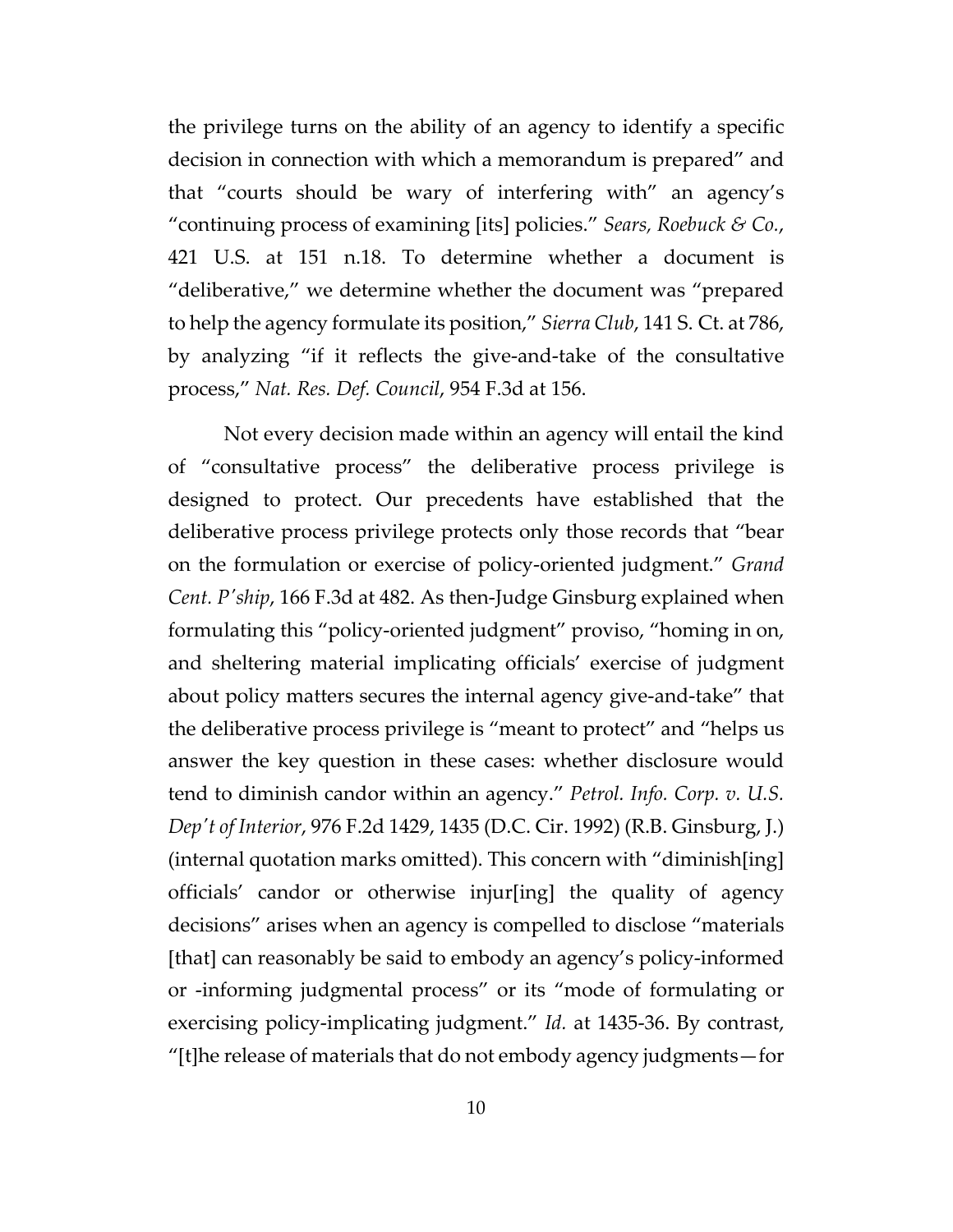example, materials relating to standard or routine computations or measurements over which the agency has no significant discretion is unlikely to diminish officials' candor or otherwise injure the quality of agency decisions." *Id.* at 1436. For that reason, courts need not be concerned that "[r]equiring disclosure of such materials" would disturb "efficient government operation." *Id.*

#### **II**

Applying these principles to the case at hand, we first consider the messaging records. These records "reflect[] internal deliberations by [agency] staff about how the agency should communicate its policies to people outside the agency." *NRDC I*, 2019 WL 4142725, at \*8. Included in these records are draft talking points prepared for senior agency staff about agency policies and internal discussions and draft responses relating to inquiries from the press and from members of Congress. *Id.* at \*8-9.

# **A**

The NRDC does not dispute that the messaging records "were generated before the agency's final decision" regarding how to communicate and are thus "predecisional" with respect to those communications decisions. *Sierra Club*, 141 S. Ct. at 786. Rather, the NRDC argues that an agency's decision about how to communicate its policies to people outside the agency does not generally involve the "formulation or exercise of policy-oriented judgment" and the deliberative process privilege therefore does not protect the EPA's internal discussions about how to formulate those communications. *Grand Cent. P'ship*, 166 F.3d at 482. We disagree.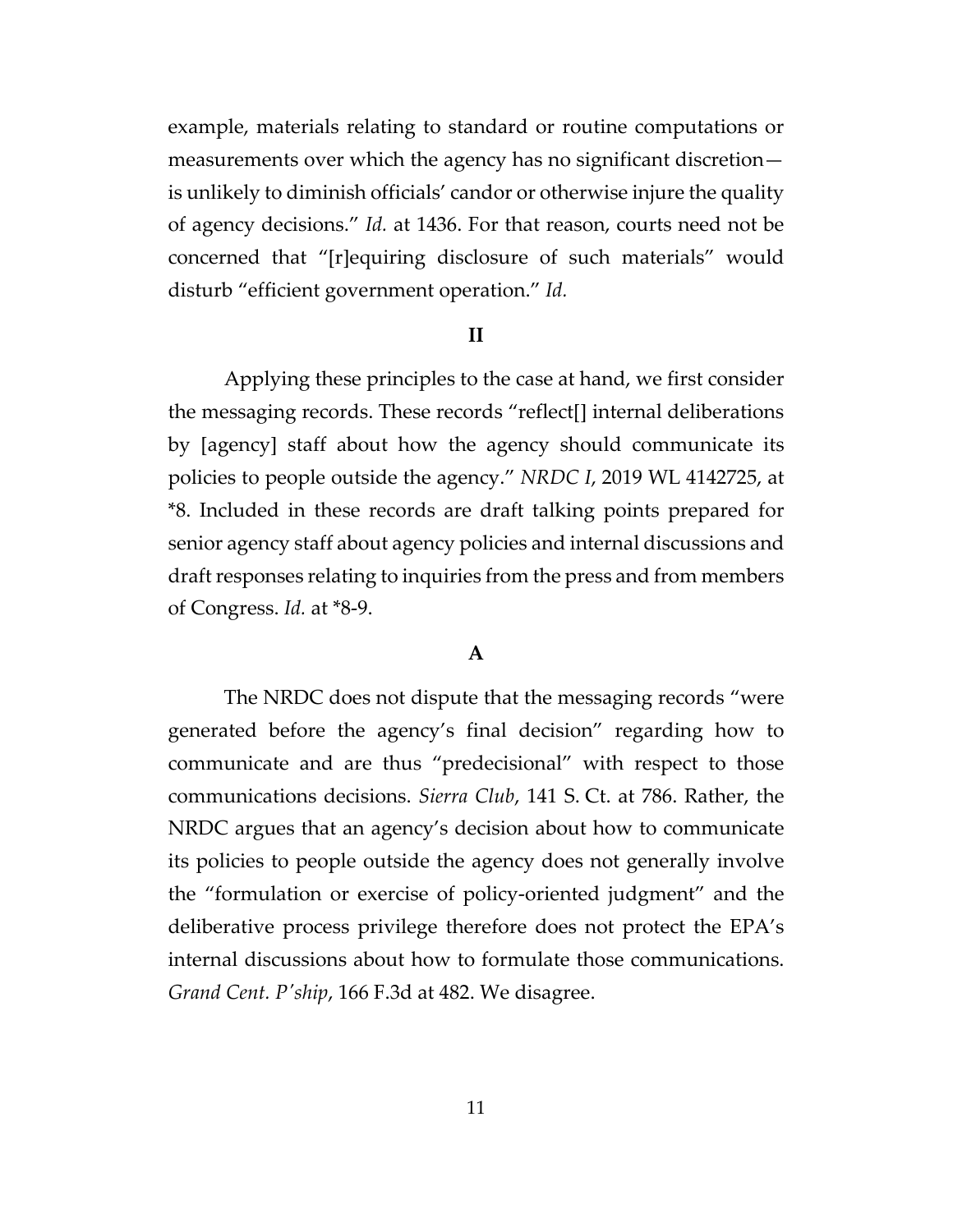An agency's decision regarding how to communicate its policies and actions to Congress, the public, and other stakeholders can have substantial consequences.[5](#page-11-0) A poor communications decision at a congressional hearing might mean the difference between receiving the agency's requested budgetary appropriation, on the one hand, or inviting intrusive oversight hearings into agency operations, on the other. Communications with the press, industry members, and the public have similarly high stakes. An agency might attract public support that it can leverage to pursue its policy agenda or invite a backlash that would undermine that agenda. If an agency seeks to shape conduct through its policies, it must take care to explain those policies in ways that will elicit compliance.[6](#page-11-1) As it pursues its policy agenda, moreover, the agency must maintain consistency with the explanations it has previously provided or else risk losing credibility.

<span id="page-11-0"></span><sup>5</sup> *See, e.g.*, William E. Kovacic, *Creating A Respected Brand: How Regulatory Agencies Signal Quality*, 22 Geo. Mason L. Rev. 237, 237-41 (2015) (observing that an agency's reputation is crucial to its "effectiveness," including its ability to obtain deference from judges, legislators, and public regulators, as well as its attempt to "build[] credibility with the general public, advocacy groups, universities, the media, professional societies, trade associations, and individual businesses"); *id.* at 243-44 (explaining that "[e]ach of an agency's public statements" about its "[a]ims and [a]ctivities"—whether the statement comes "by means of a decision in a case, a report, a guideline, a speech, or testimony before a government body"—builds the agency's reputation and that "achieving coherence in public expressions" can sometimes be "difficult").

<span id="page-11-1"></span><sup>6</sup> *See, e.g.*, Milton Russell, *Risk Communication: Informing Public Opinion*, EPA J., Nov. 1987, at 20, 20-21 ("[W]hen it comes to protecting health and the environment, it is public, not expert, opinion that counts. ... The challenge of risk communication is to provide this information in ways that it can be incorporated in the views of common citizens who have little time or patience for arcane scientific discourse.").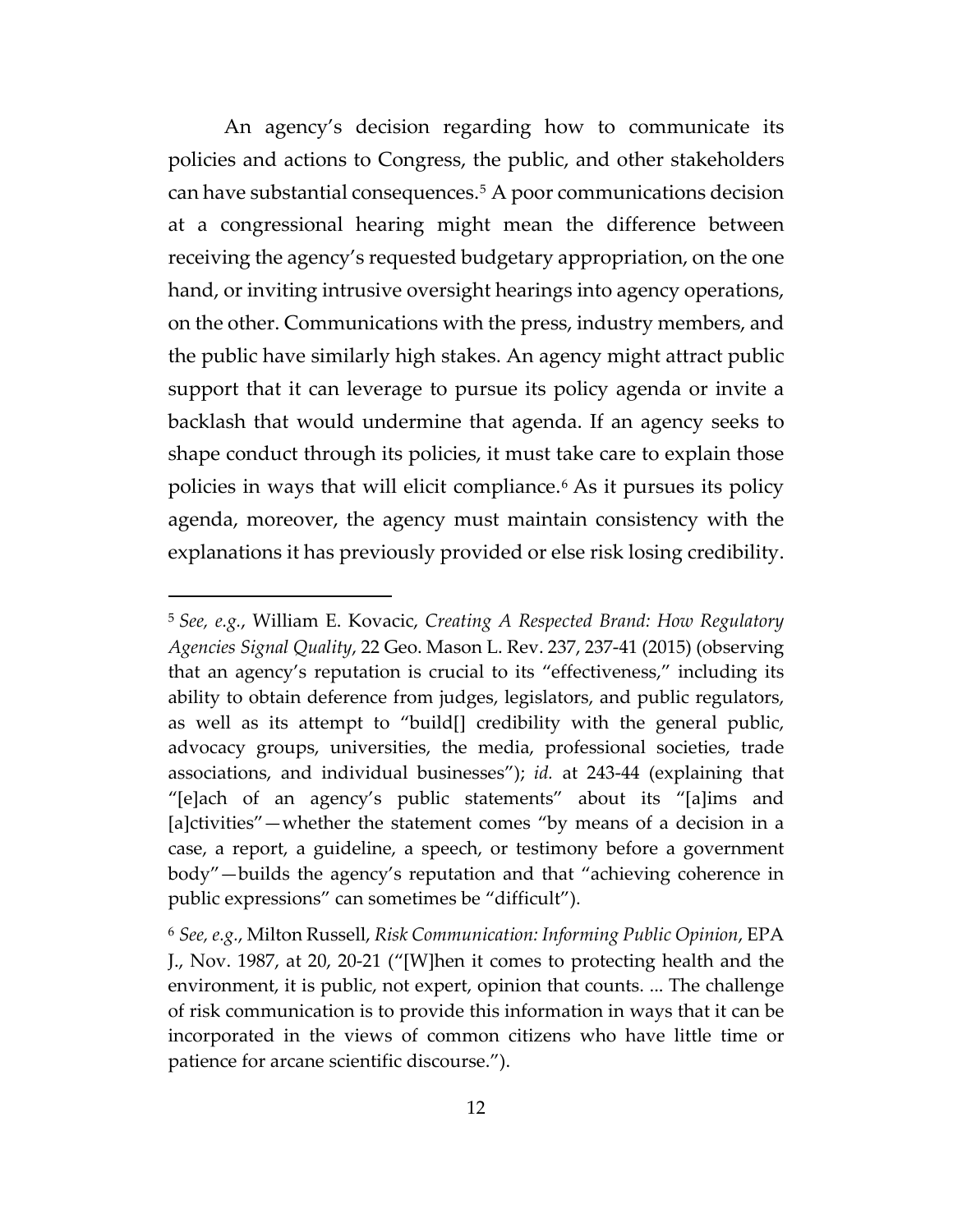*See Russell v. Dep't of the Air Force*, 682 F.2d 1045, 1048 (D.C. Cir. 1982) (noting that an agency "must stand by" its "official statement[s] ... in the public forum, and ... perhaps in the judicial forum as well").

Given these considerations, "an agency's decision regarding how to present its substantive policies to the public often involves the evaluation of alternative public relations policies, policies which by their very nature are audience-sensitive and must anticipate public reaction." *Seife v. Dep't of State*, 298 F. Supp. 3d 592, 616 (S.D.N.Y. 2018). Indeed, "the decision of how, and to what extent, to convey that policy to the public may require input by many working components within the agency, or even an analysis of the underlying policy itself." Id. Thus, an agency's communications decisions necessarily implicate the agency's policies and must be informed by those policies. Those decisions involve "the formulation or exercise of policy-oriented judgment." *Grand Cent. P'ship*, 166 F.3d at 482; *see Petrol. Info.*, 976 F.2d at 1435 (explaining that an agency formulates or exercises "policyoriented judgment" through its "*policy-informed or -informing* judgmental process" and its "mode of formulating or exercising *policy-implicating* judgment") (emphasis added). Because communications decisions involve "the formulation or exercise of policy-oriented judgment," deliberations about—and preceding those decisions are protected by the deliberative process privilege. *Grand Cent. P'ship*, 166 F.3d at 482.

An agency exercises policy-oriented judgment when communicating its policies "even when [the] underlying decision or policy has already been established by the agency." *Seife*, 298 F. Supp. 3d at 616. Regardless of whether the agency has definitively determined the relevant policy, its decision regarding how to communicate that policy does not constitute a "mundane,"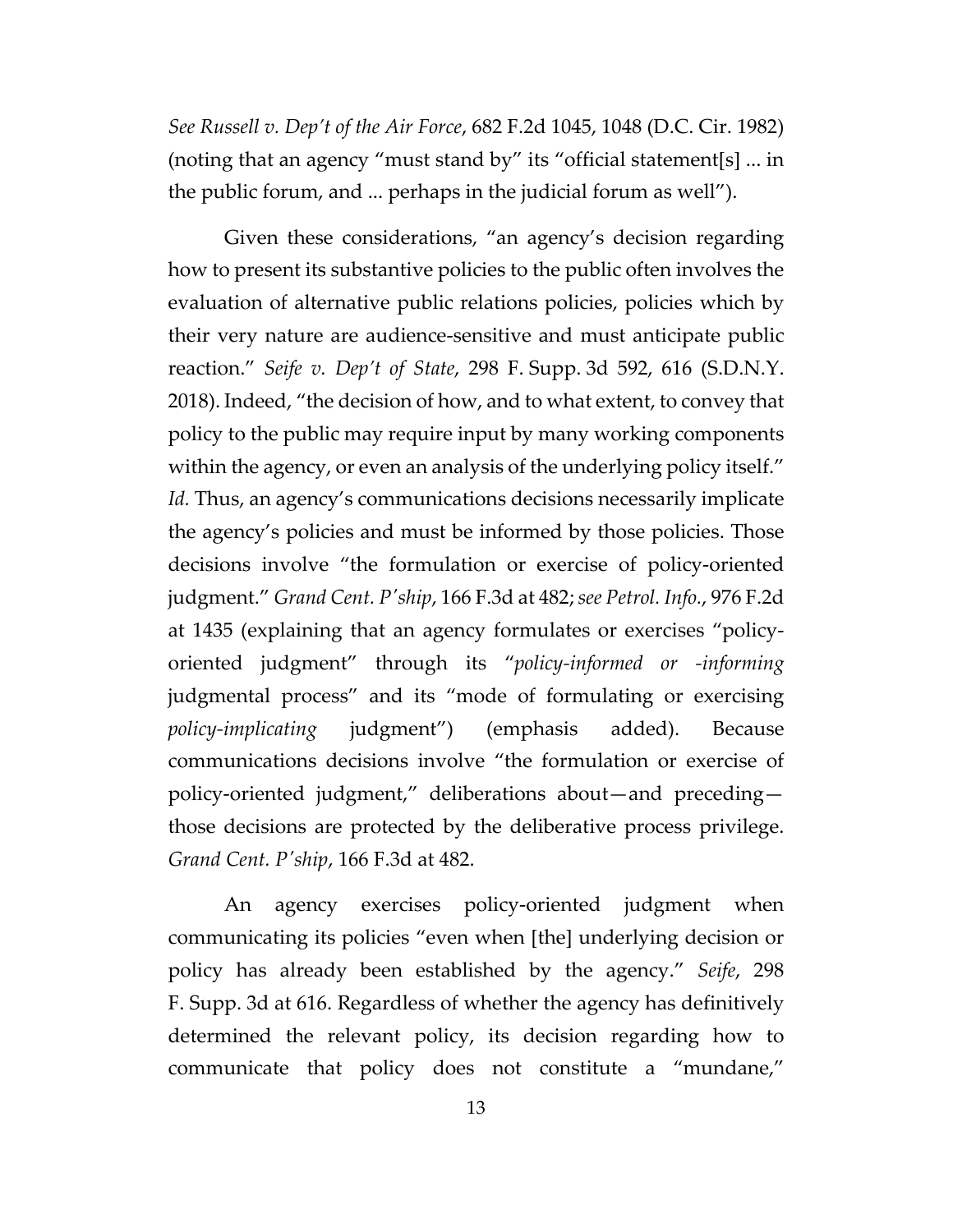"standard[,] or routine" decision "over which the agency has no significant discretion." *Petrol. Info.*, 976 F.2d at 1436 & n.8. Rather, the communications decision implicates the agency's policymaking role and remains "delicate and audience-sensitive, susceptible to distortions and vulnerable to fudging when the deliberators fear or expect public reaction." *Id.* at 1435. Applying the deliberative process privilege to records reflecting deliberations about these issues ensures that agency staff can consider communications decisions candidly and thereby promotes "efficient government operation." *Id.* at 1436.

Our conclusion that otherwise deliberative messaging records merit protection under the deliberative process privilege finds support in our precedents and those of other circuits. In *ACLU v. DOJ*, we decided that certain records related to the government's use of drone strikes were not subject to FOIA disclosure. *See* 844 F.3d 126, 132-33 (2d Cir. 2016). Two of those records resembled the messaging records at issue in this case. The first, "OLC 144," was "a set of suggested talking points concerning the legal basis for drone strikes." Id. at 133. The second, "CIA 59 [T]ab C," was "a draft of a proposed op-ed article that suggested some ways of explaining the Government's legal reasoning in support of drone strikes." *Id.* We ruled that both of these documents were "predecisional" and therefore "need not be disclosed" pursuant to "FOIA Exemption 5" *Id.* at 132-33. Like the messaging records in this case, the documents in *ACLU* related to internal agency deliberations regarding how the agency would communicate with people outside the agency about a substantive decision the agency had already made—namely, its drone strike policy. Thus, our decision that those records were "predecisional" and protected by "Exemption 5," *id.*, implicitly acknowledged what we clarify today: Records reflecting agency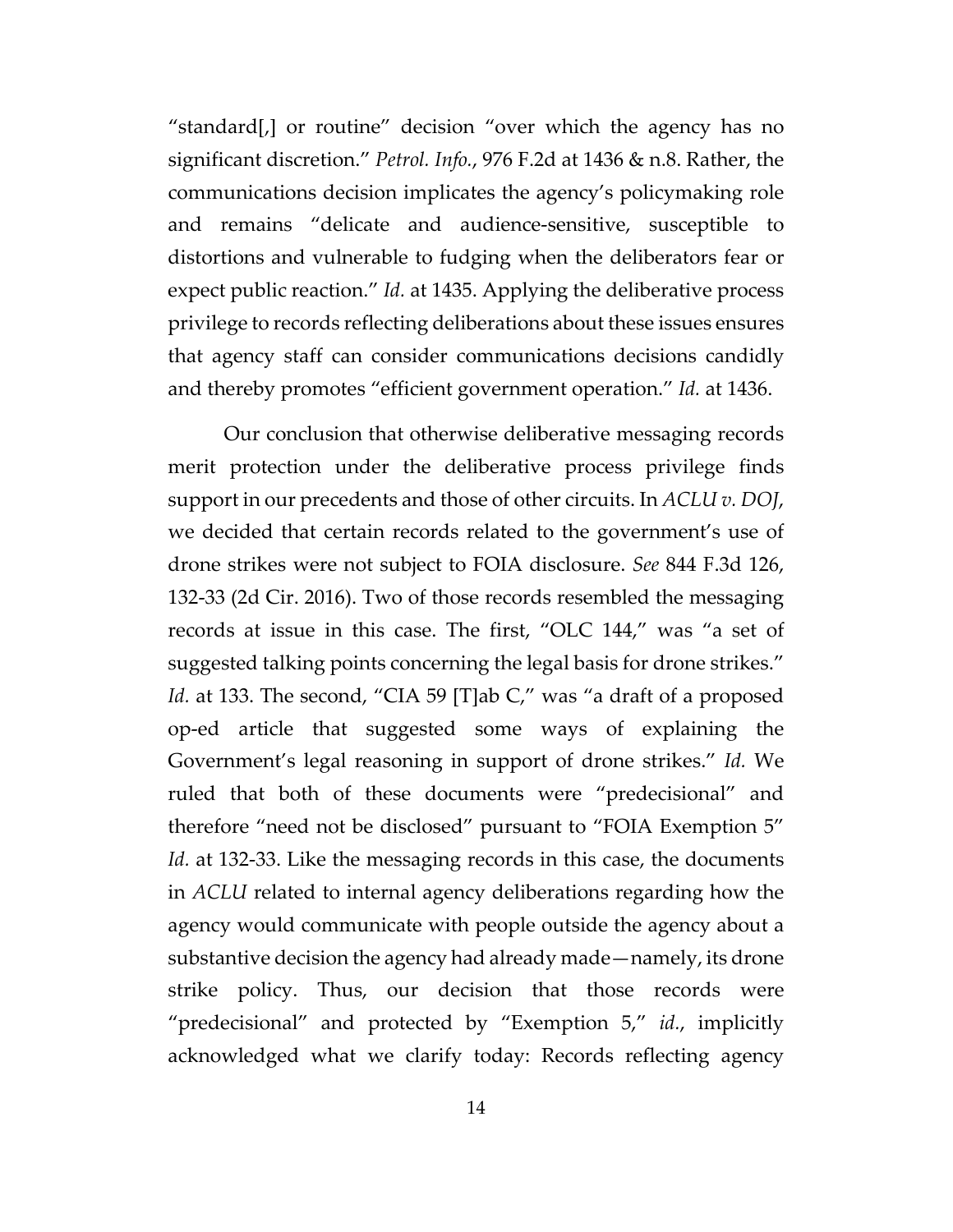deliberations relating to and preceding a communications decision are covered by the deliberative process privilege.[7](#page-14-0)

This conclusion finds additional support in the First Circuit's decision in *New Hampshire Right to Life v. HHS*, 778 F.3d 43 (1st Cir. 2015). In that case, a FOIA requester argued that "documents [that] post-date ... [HHS's] decision to proceed with a ... grant process" for a Planned Parenthood chapter were "not pre-decisional" and therefore were subject to disclosure. *Id.* at 53-54. The First Circuit rejected this argument, reasoning that the documents "pre-date the public announcement" of the decision to proceed with the grant process and the "documents deal with the Department's decision of how and what to communicate to the public, which is a decision in and of itself." *Id.* Thus, *New Hampshire Right to Life* also stands for the proposition that agency records reflecting internal deliberations about how the agency should communicate with people outside the agency qualify for the deliberative process privilege, even if those deliberations occur after the agency has adopted the underlying policy.[8](#page-14-1)

<span id="page-14-0"></span><sup>7</sup> The NRDC argues that we should understand our decision in *ACLU v. DOJ* to have exempted OLC 144 and CIA 59 Tab C from disclosure pursuant to the attorney work-product privilege, which Exemption Five also incorporates. Yet our repeated use of the word "predecisional" in explaining our decision, *see* 844 F.3d at 132-33, indicates that we were applying the deliberative process privilege. *See also id.* at 132 (observing that the government argued that that these "documents are predecisional drafts protected by FOIA Exemption 5").

<span id="page-14-1"></span><sup>8</sup> The NRDC tries to distinguish *New Hampshire Right to Life* by arguing that, "[g]iven the incendiary politics that surround allegations of government funding of abortions, the decision of whether and how to announce the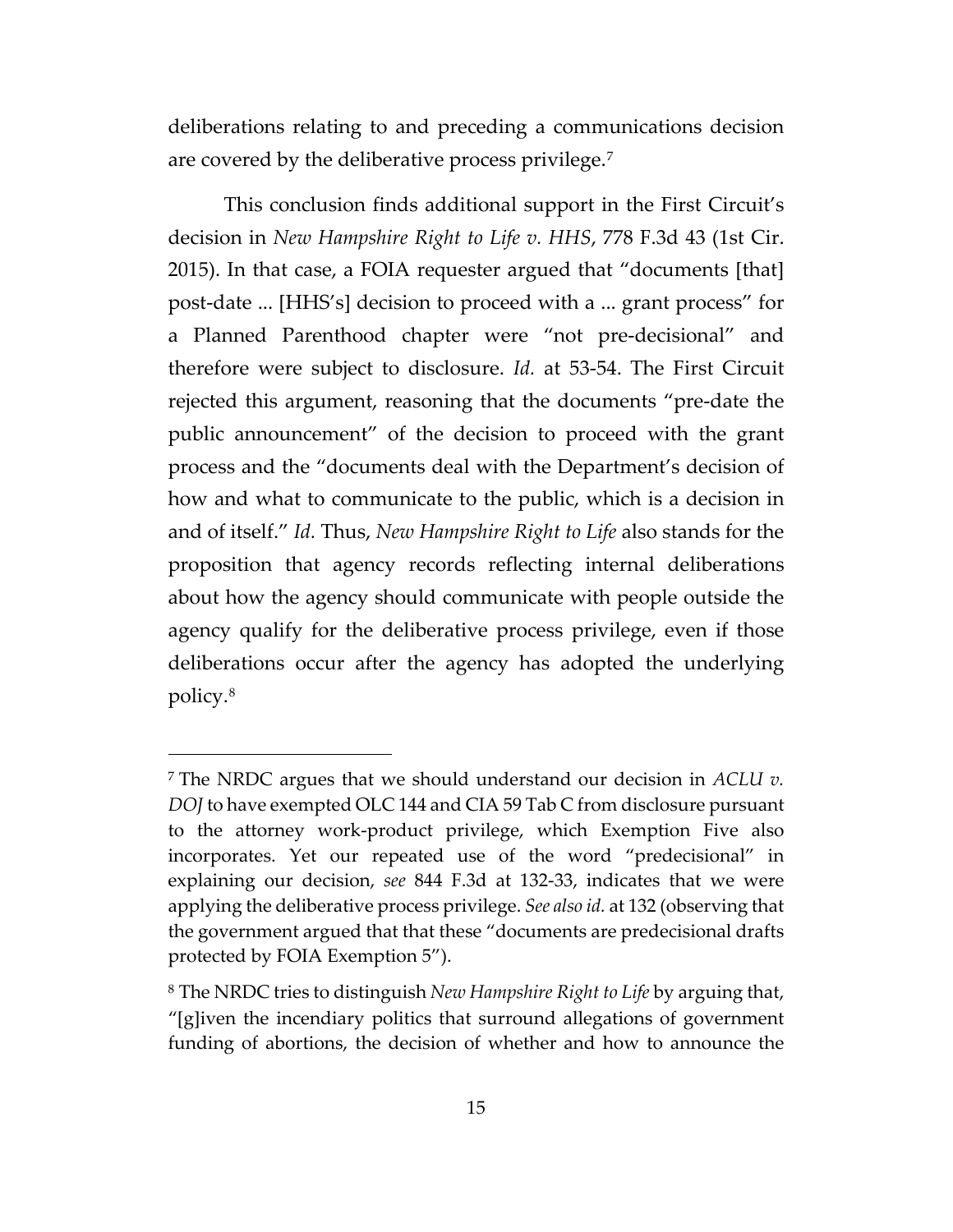Finally, some of the very decisions from which then-Judge Ginsburg distilled the deliberative process privilege's "policyoriented judgment" proviso indicate that agency deliberations about communications decisions qualify for the privilege. "In *Dudman Communications* [*v. Department of Air Force*, 815 F.2d 1565 (D.C. Cir. 1987),] and in *Russell v. Department of Air Force*, 682 F.2d 1045 (D.C. Cir. 1982)," the D.C. Circuit "held preliminary drafts of official military histories exempt" from FOIA disclosure pursuant to the deliberative process privilege. *Petrol. Info.*, 976 F.2d at 1434. *Russell*  explained that military histories "constitute[] the Air Force's official statement concerning the history" of its operations. 682 F.2d at 1048. The court observed that "[t]he Air Force depends on this official statement to provide a basis for future military and public policy decisions" and that it also "must stand by its history in the public forum, and ... perhaps in the judicial forum as well." *Id.* These military histories resemble the communications decisions at issue in this appeal. Both are agency statements to the public regarding the agency's actions to implement policies that have already been

funding decision [in that case was] inherently policy-laden." Brief for Plaintiff-Appellee at 34. This argument recognizes the logic that justifies our decision today. As the NRDC acknowledges, public reaction to an agency's communication of its already-decided policies affects the agency's ability to pursue its policy agenda. We reject the NRDC's effort to cabin this reasoning to issues that it considers "incendiary." *Id.* Such a standard is too subjective to provide the stable expectations that the deliberative process privilege requires, *see In re The City of New York*, 607 F.3d 923, 942 (2d Cir. 2010) ("[F]or a privilege to serve its intended function, potential litigants must be able to predict which of their materials will be protected by the privilege."), and indeed an issue might be "incendiary" within the agency's specialized sphere of responsibility even if a court might not later recognize it as such.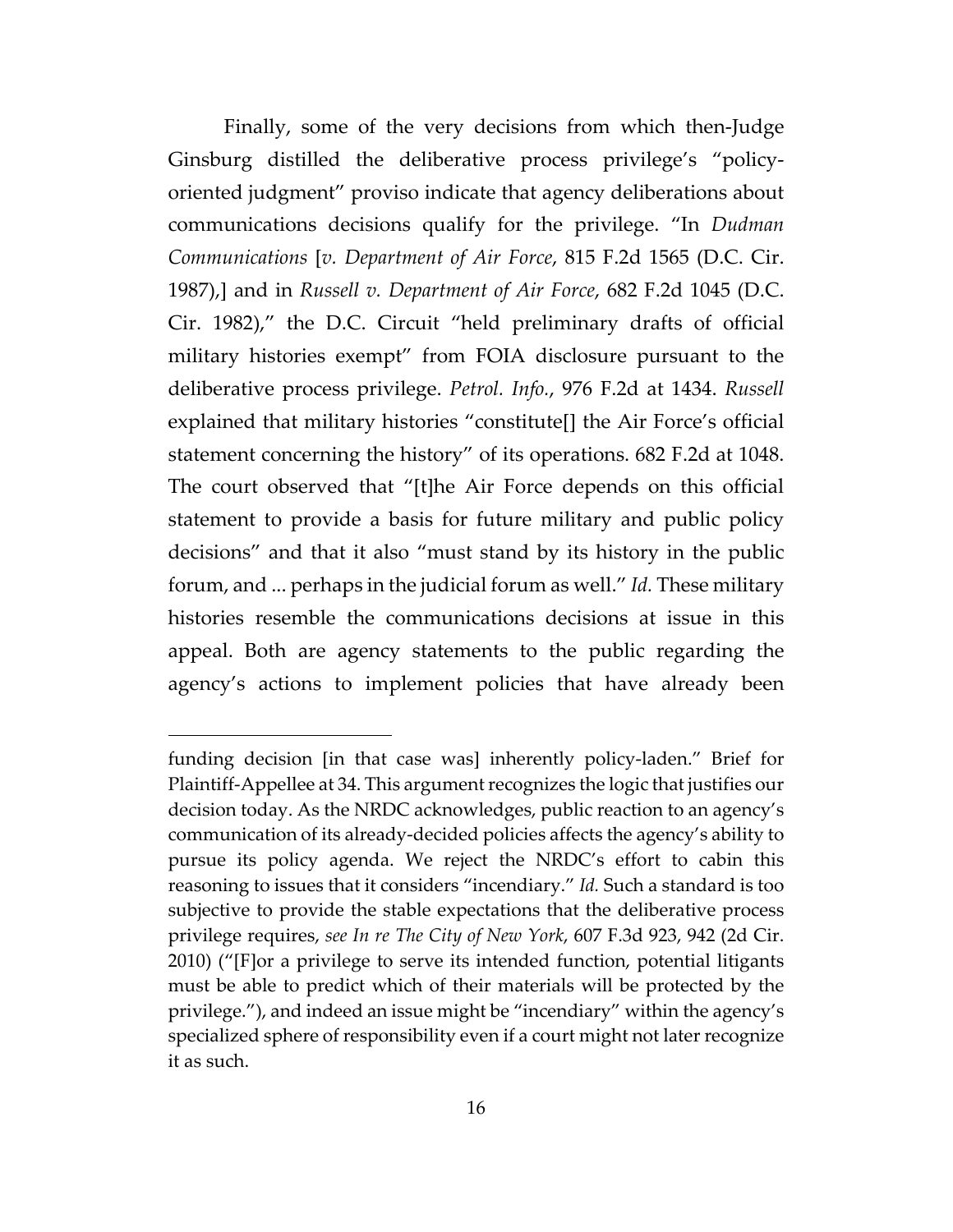decided. As we do here, the D.C. Circuit recognized that such statements impact an agency's operations and accordingly records reflecting deliberations about how to formulate these statements merit protection under the deliberative process privilege. *See Dudman*, 815 F.2d at 1568-69; *Russell*, 682 F.2d at 1048-49.

In fact, the D.C. Circuit in *Russell* rejected arguments similar to those advanced by the NRDC and accepted by the district court in this case. The D.C. Circuit rejected the FOIA requesters' "argu[ment] that the deliberative process privilege is intended to protect decisionmaking concerning legal or policy matters in the context of an agency's exercise of rulemaking, adjudication, awarding of contracts or grants, or decisions involving health, safety or foreign affairs." *Russell*, 682 F.2d at 1049 n.2. The court found "nothing in the case law or legislative history that indicates the privilege is so limited." *Id.* Additionally, *Russell* noted that the FOIA requesters' "argument that the draft report is somehow post decisional because [it is] historical is faulty." *Id.* at 1049 n.1. The court continued that "[t]he report was made public [and] certain draft portions of the report were withheld" and concluded that "[t]he report itself is the agency action or decision" with respect to which "the draft ... is indisputably pre-decisional." *Id.*

The D.C. Circuit followed a similar approach in *National Security Archive v. CIA*, holding that an unpublished draft of a CIA military history was exempt from disclosure under the FOIA. 752 F.3d 460 (D.C. Cir. 2014) (Kavanaugh, J.). The court explained that "an agency's official history is a final agency decision" because it "constitutes the agency's 'official statement' concerning the agency's prior actions, and it helps educate future agency decisionmakers." *Id.*  at 463 (quoting *Russell*, 682 F.2d at 1048).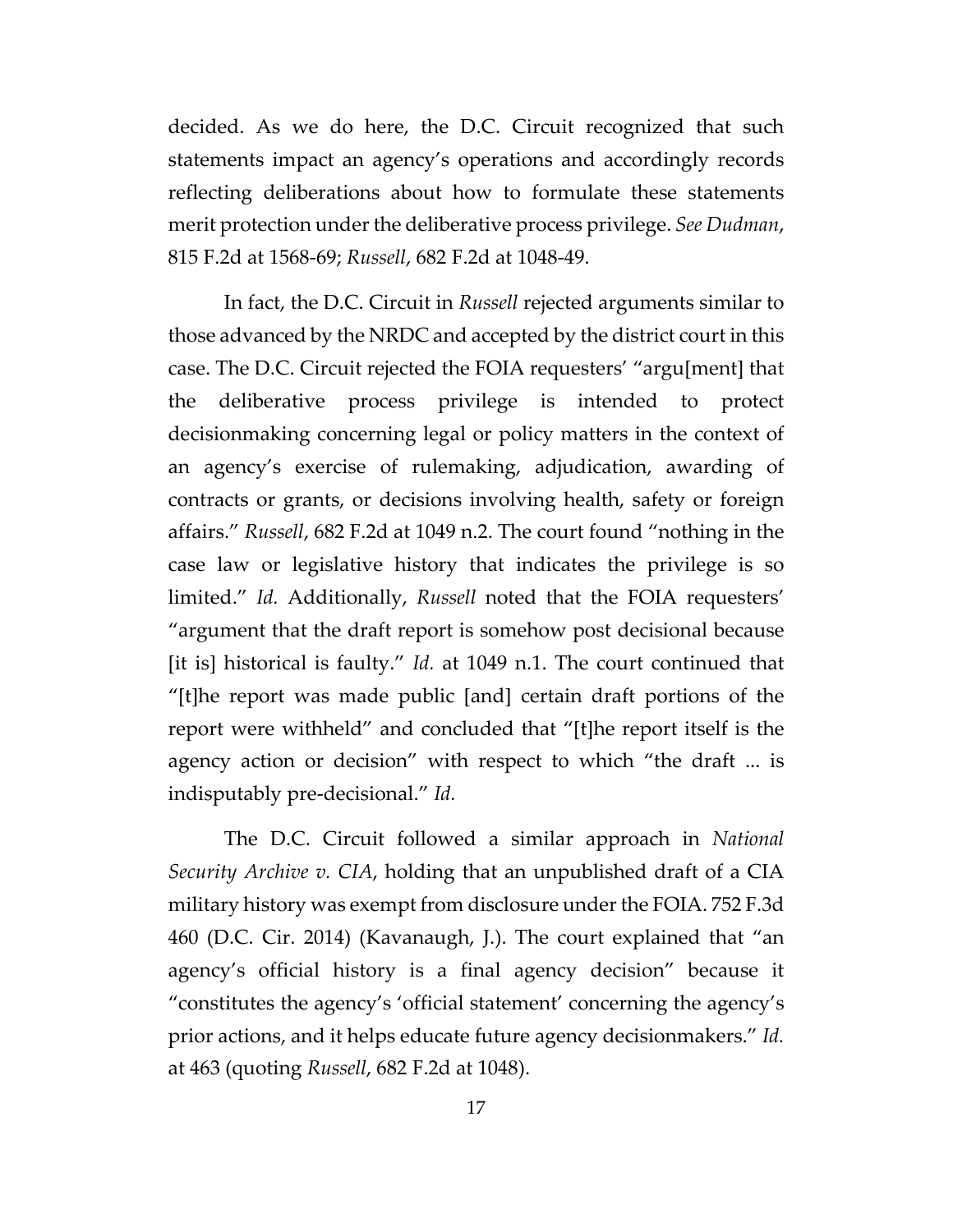Likewise, in *Reporters Committee for Freedom of the Press v. FBI*, the D.C. Circuit decided that communications decisions made in the context of "public debate" surrounding an agency's policy called for the exercise of a policy-oriented judgment and were therefore protected by the deliberative process privilege. 3 F.4th 350, 362 (D.C. Cir. 2021). The deliberative materials in *Reporters Committee* included drafts of a letter to the editor by FBI Director James Comey that "defended" an already-settled policy of the FBI regarding undercover investigations and the agency's prior implementation of that policy. Id. With regard to those messaging records, the D.C. Circuit concluded that the "discussions regarding proposed revisions to Director Comey's letter" were exempt from disclosure under the FOIA's Exemption Five because those deliberations about the agency's public statement "were part of an internal dialogue about critical judgment calls aimed at advancing the agency's interests." *Id.* at 363. Such a public statement, the court said, did not result from the sort of merely "descriptive discussions" that do not warrant the protection of the deliberative process privilege. *Id.* To the contrary, the deliberations over how to craft the agency's defense of its prior conduct contained "the type of back-and-forth exchange of ideas, constructive feedback, and internal debate over how best to promote and to preserve the undercover policy that sits at the heart of the deliberative process privilege." *Id.* at 364.

We agree that while merely "descriptive discussions" do not qualify for the deliberative process privilege, agency deliberations over how to communicate and promote existing policies to people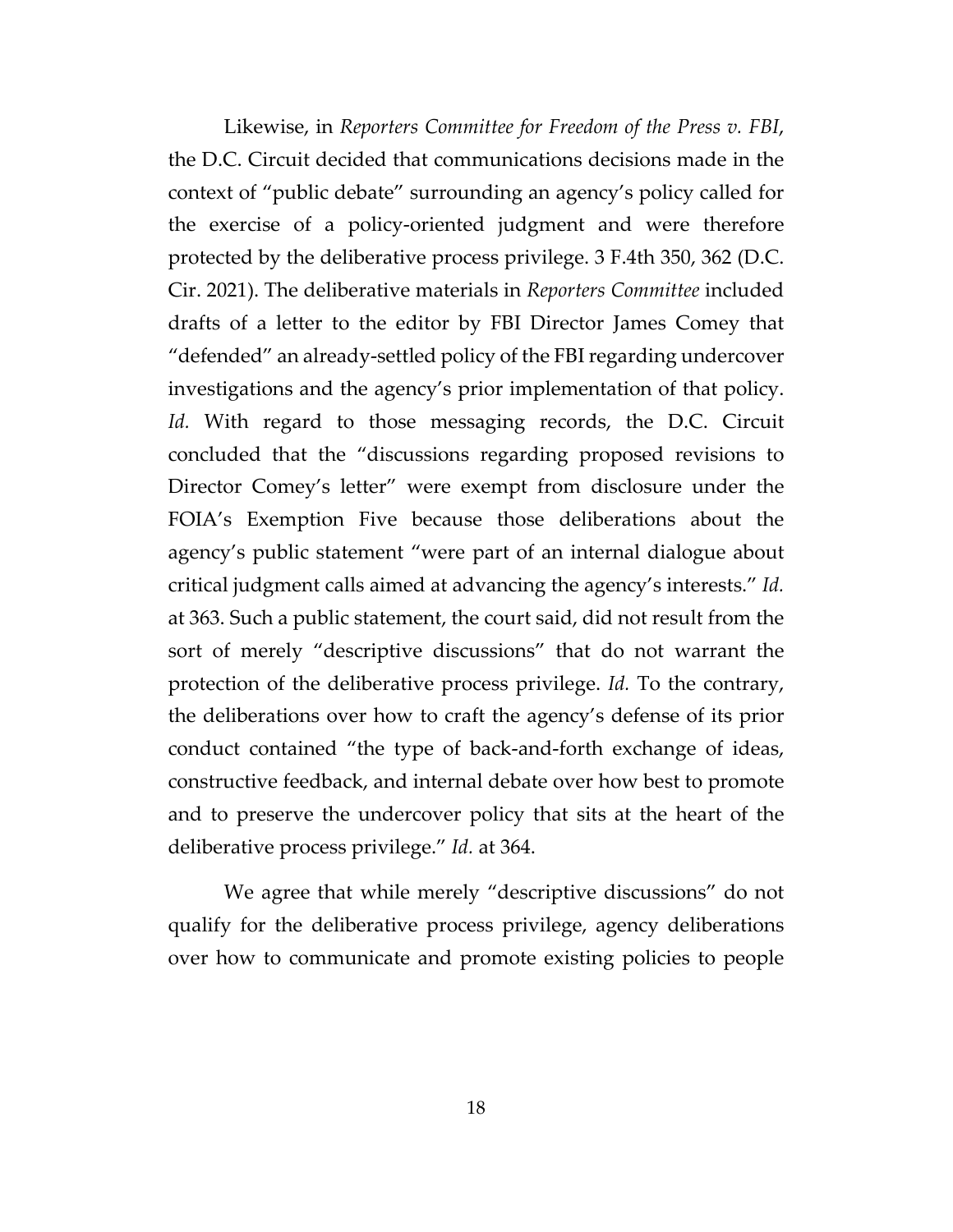outside the agency is not solely a "descriptive" exercise. *Id.*[9](#page-18-0) Rather, such communications "can be delicate and audience-sensitive" and require the agency to "exercise ... policy-oriented judgment" to effectively pursue its policymaking agenda. *Petrol. Info.*, 976 F.2d at 1435. The agency's communications decisions affect whether the agency will be able to "preserve an existing policy," *Reps. Comm.*, 3 F.4th at 362, or will attract opposition.

All in all, judicial precedent indicates that an agency exercises "policy-oriented judgment" when communicating its policies to people outside the agency. *Grand Cent. P'ship*, 166 F.3d at 482. Therefore, records reflecting deliberations—as opposed to merely descriptive discussions—regarding those decisions are protected by the deliberative process privilege.

<span id="page-18-0"></span><sup>9</sup> Indeed, as we note *infra* in Part III.B., records reflecting the attempt of agency employees merely to describe the agency's current practices to a superior official do not qualify for the deliberative process privilege. Our decision is consistent with another holding of *Reporters Committee—*that the deliberative process privilege did not apply to drafts of an "FBI presentation ... to the White House ... that did nothing more than explain [an] existing FBI policy." 3 F.4th at 367. While we would consider such a presentation a policy-oriented exercise if it occurred before members of the public or Congress, that conclusion does not hold for the scenario at issue in *Reporters Committee*. Because the FBI reports to the President, we would not view the presentation at issue in *Reporters Committee* as the culmination of an agency communications decision that merited the protection of the deliberative process privilege under the standard announced today, and deliberations over that presentation would therefore not implicate the policy-oriented judgment involved in communicating with outside stakeholders.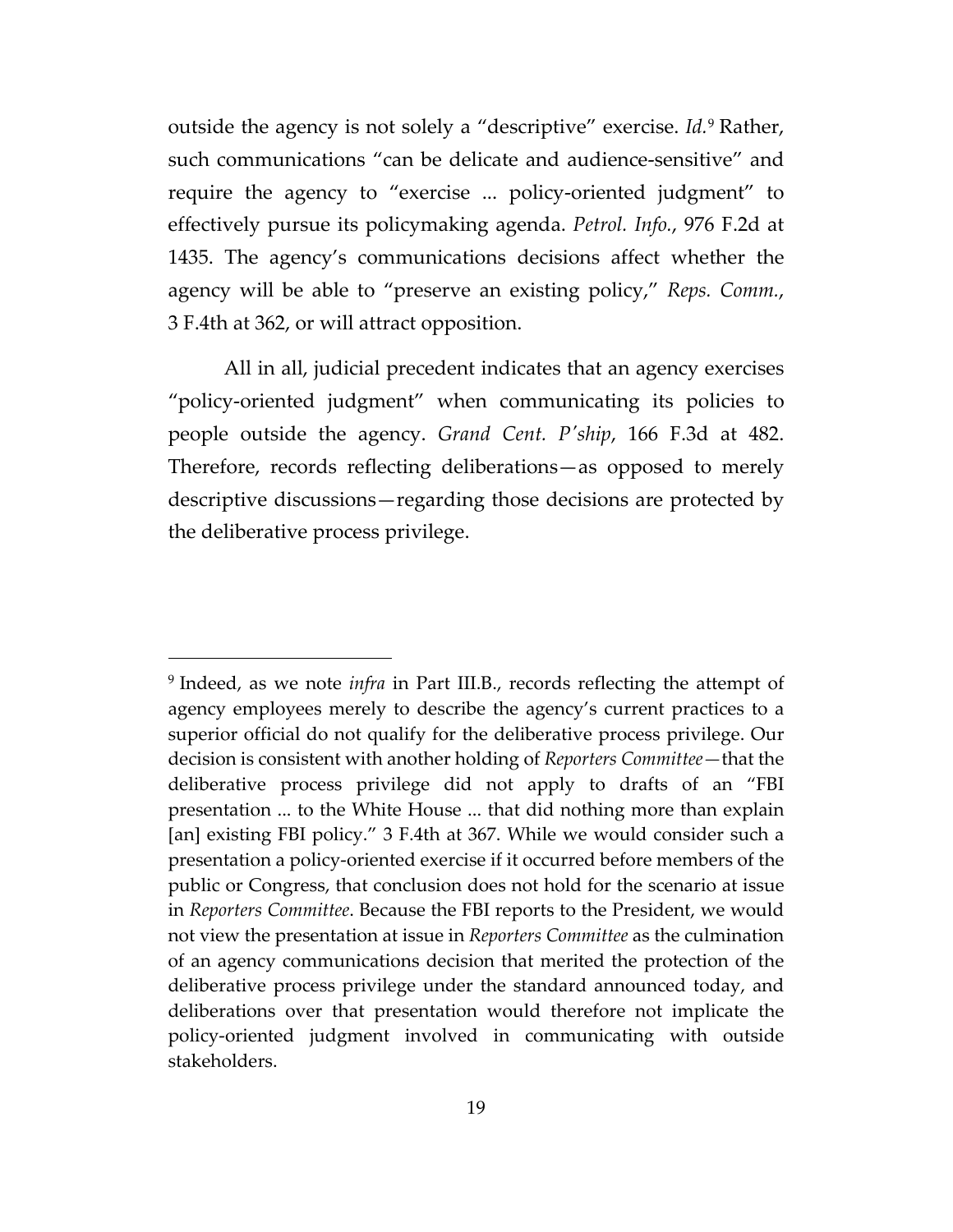Having concluded that an agency's communications decision generally constitutes an "exercise of policy-oriented judgment," *Grand Cent. P'ship*, 166 F.3d at 482, we now consider whether the messaging records at issue in this appeal in fact reflect "deliberations" regarding communications decisions. As noted, we consider a document deliberative "if it reflects the give-and-take of the consultative process." *Nat. Res. Def. Council*, 954 F.3d at 156.

In the context of a messaging record, we believe that the relevant "consultative process" includes the agency's effort to determine what to say about a policy and how to formulate that message. Records designed to contribute to those decisions are deliberative. However, records that are not related to the form and content of the communication will generally lie outside the scope of the privilege, even if those records were created while the agency was making its communications decision. In other words, only those agency documents that "bear on the formulation or exercise" of the "policy-oriented judgment" embodied in an agency communication qualify as deliberative. *Grand Cent. P'ship*, 166 F.3d at 482. Records that bear on technical matters "peripheral to" that communications decision, such as what time of day an agency spokesman will be available to deliver that message or which conference room to use for a press briefing, lie outside the scope of the privilege. *Id.*[10](#page-19-0)

<span id="page-19-0"></span> $10$  To be clear, we do not hold that records related to matters that appear technical, such as scheduling considerations, can *never* be covered by the deliberative process privilege. Rather, if an agency invokes the deliberative process privilege to withhold messaging records that do not relate to the form and content of a communications decision, the agency must provide a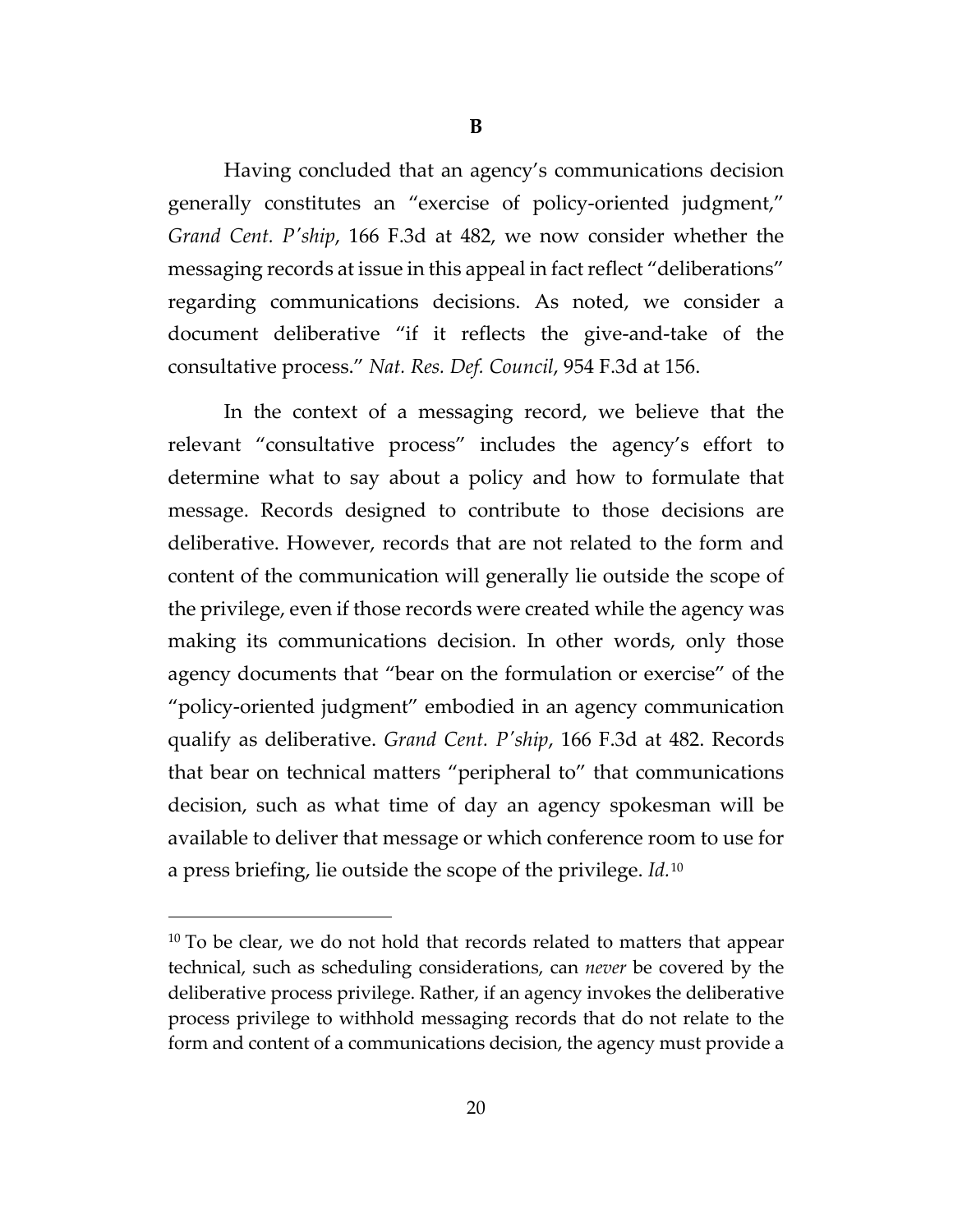Bearing this in mind, we reverse the district court's decision with respect to eleven of the messaging records it ordered disclosed: Documents 401, 8309, 9765, 11126, 21815, 22970, 23178, 25096, 25349, 25605, and 25606.[11](#page-20-0) The *Vaughn* Index entry for each of these records demonstrates that it was created as part of the EPA's efforts to communicate with people outside the agency about specific policies *and* that the document reflects discussions about what to say about the policy or how to formulate that message. *See* J. App'x 77-78, 91-95, 135-37, 141-42, 148-50, 172-73, 186-87, 194-95. [12](#page-20-1) Furthermore, these entries indicate that the records reflect the views of agency staff, not the ultimate communications decision on which the EPA itself settled.<sup>[13](#page-20-2)</sup> Thus, these records are predecisional and deliberative and

specific "reasonably detailed explanation[]," *ACLU v. DOD*, 901 F.3d at 133, as to why that record in fact "bear[s] on the formulation or exercise" of the "policy-oriented judgment" embodied in that agency communication. *Grand Cent. P'ship*, 166 F.3d at 482.

<span id="page-20-0"></span><sup>11</sup> The EPA's *Vaughn* submissions to the district court identified records using extended alphanumeric strings. For ease of reference, we refer to those records by their unique terminal digits. For example, we refer to "ED\_001338\_00000401" as "Document 401."

<span id="page-20-1"></span><sup>&</sup>lt;sup>12</sup> For example, Document 401 is a "two-page draft of talking points for then-EPA Administrator Scott Pruitt." J. App'x 77. The EPA's *Vaughn* submission explains that the withheld information "reflects draft language on how to present the EPA program for reviewing new chemicals under the Toxic Substances Control Act," which "was shared with a senior manager for her opinions, edits, and recommendations on how to present information about the new chemicals review." *Id.*

<span id="page-20-2"></span><sup>&</sup>lt;sup>13</sup> The draft talking points in Document 401, for example, "do[] not reflect an official Agency policy or decision" because the talking points were "still being edited and reviewed" when the document was created. J. App'x 77. Rather, the document "reflect[s] the incomplete view of some staff who[] shared the document for internal discussion." *Id.* at 78.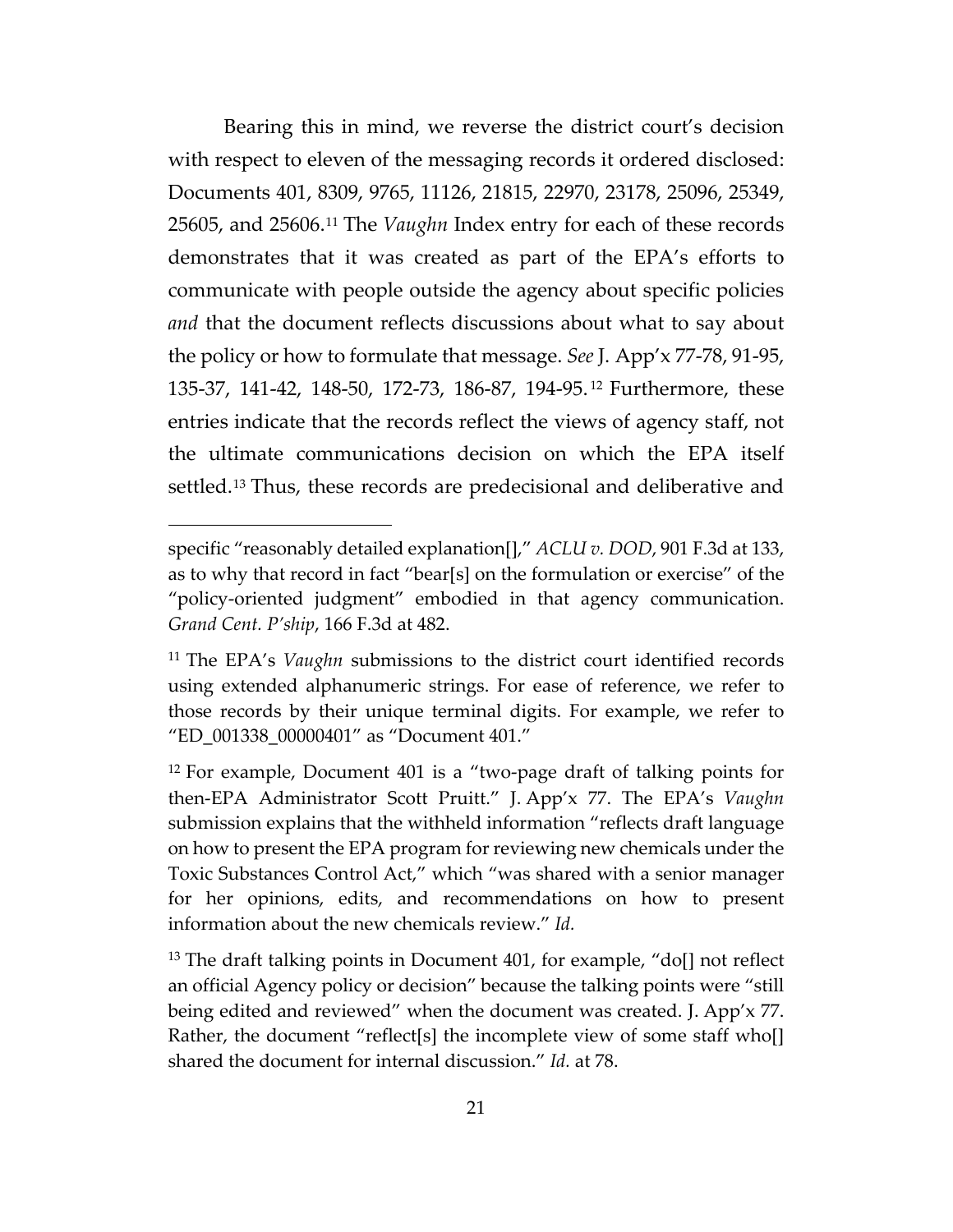exempt from disclosure pursuant to the FOIA's Exemption Five and the deliberative process privilege. *See Grand Cent. P'ship*, 166 F.3d at 483 (concluding that a document was "pre-decisional" because it was "directly related to the three agency decisions ... and precede[d] all three in temporal sequence" and that the document was "deliberative" because it "formed an important ... link in [the agency's] consultative process, ... reflects the personal opinions of its writer," and "may well reflect inaccurately upon or prematurely disclose the views of [the agency]").

However, the EPA's *Vaughn* Index entries for the remaining seven messaging records that the district court ordered the EPA to disclose do not provide sufficient details from which we can ascertain the records' deliberative character. These records are Documents 2048, 5427, 7169, 13150, 13257, 19639, and 22782. Six of these records arguably reflect agency discussions leading up to a communications decision regarding its policies, but the entries for these records do not indicate whether these discussions concerned the agency's decision of what to say about the policy or how to formulate that message. *See*  J. App'x 86-87, 89-90, 101-02, 104-05, 137-38, 162-63.[14](#page-21-0) Consequently,

<span id="page-21-0"></span><sup>&</sup>lt;sup>14</sup> The entry for Document 7169, for example, reveals only that the record "discuss[es] a request from an Associated Press reporter for an interview about asbestos" and "reflect[s] pre-decisional deliberations ... about responding to [that] request." J. App'x 89-90. If these deliberations concerned how the EPA would present its position on some asbestosrelated policy in that interview, the document would qualify for the deliberative process privilege. But the description does not indicate the focus of the discussions reflected in Document 7169. The EPA's effort to "respond[] to a request from a reporter ... for an interview," *id.* at 90, could involve a host of technical considerations, such as scheduling conflicts, and a record that relates to those issues would likely fall outside the scope of the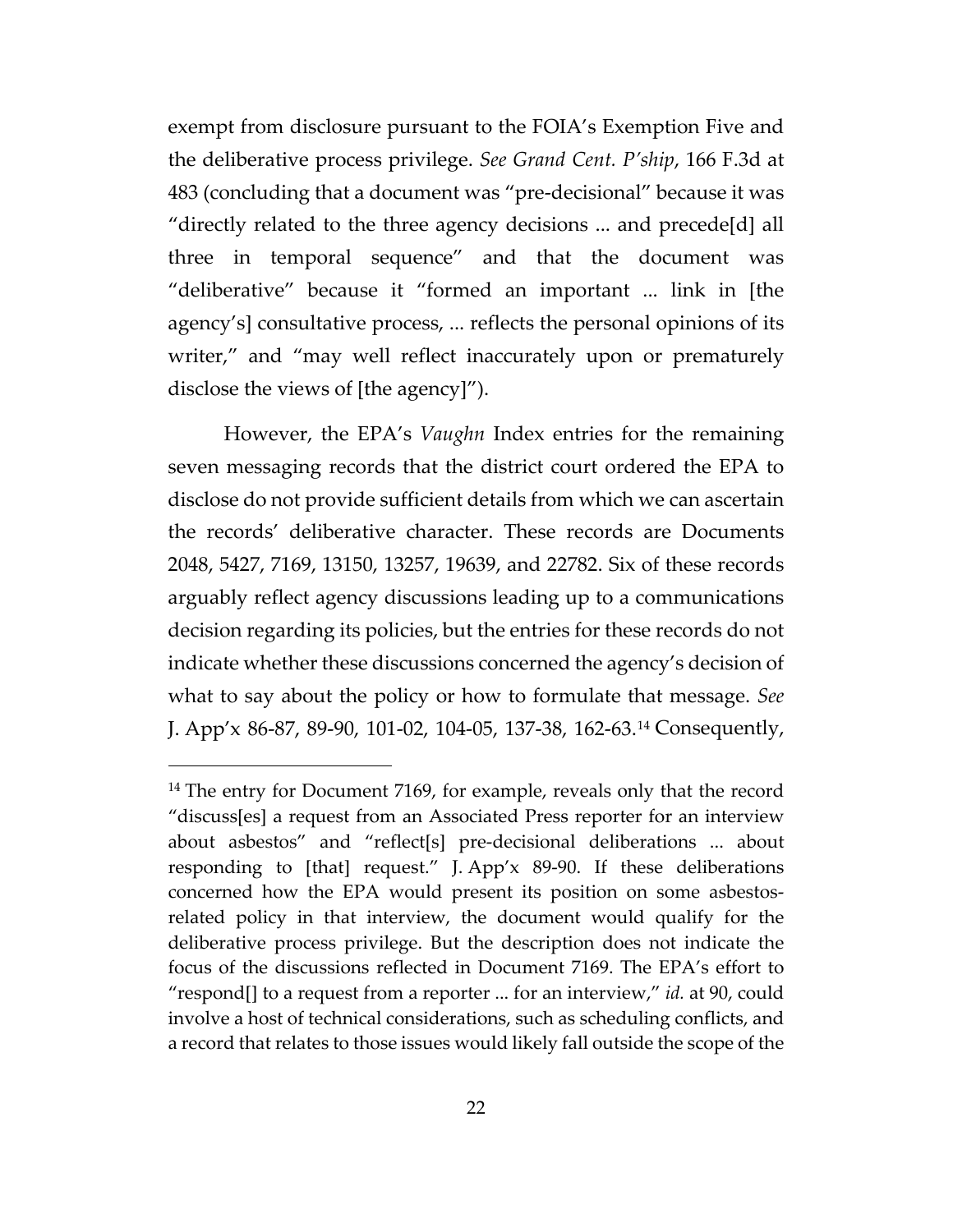we cannot discern whether these records relate to the "consultative process" relevant to these communications decisions, *Nat. Res. Def. Council*, 954 F.3d at 156, or instead concern matters merely "peripheral to" those decisions, *Grand Cent. P'ship*, 166 F.3d at 482.

The seventh of these records presents a somewhat unique case. This record, Document 22782, contains "draft suggestions and responses to [a] reporter's question" that "do[] not reflect an official Agency policy or final agency action or decision." J. App'x 141. If this reporter's question concerned one of the EPA's policies, then we would have little trouble concluding that the record is deliberative. Yet the reporter inquired about the agency's "*postponed meeting* on glyphosate," a chemical compound then under review. *Id.* (emphasis added). Absent any explanation in the *Vaughn* Index entry, we cannot determine whether the EPA's initial decision to postpone that meeting resulted from considerations that would allow us to conclude that the agency's communications decision regarding the postponement involved the exercise of policy-oriented judgment.[15](#page-22-0)

deliberative process privilege. Additionally, the entry does not explain what, if any, asbestos-related policy issues the reporter inquired about. The deliberative process privilege does not automatically apply when an agency simply connects a record to a topic within its purview.

<span id="page-22-0"></span><sup>&</sup>lt;sup>15</sup> Perhaps the meeting was postponed because of weather-related transportation delays or cancellations. It is hard to imagine how communicating that information requires policy-oriented judgment. But the EPA's communications decision regarding the postponement could have involved the exercise of policy-oriented judgment. Perhaps the agency postponed the meeting because it was reconsidering its position on glyphosate. If that was the case, the agency would have had to carefully formulate its response to the reporter's question if it did not want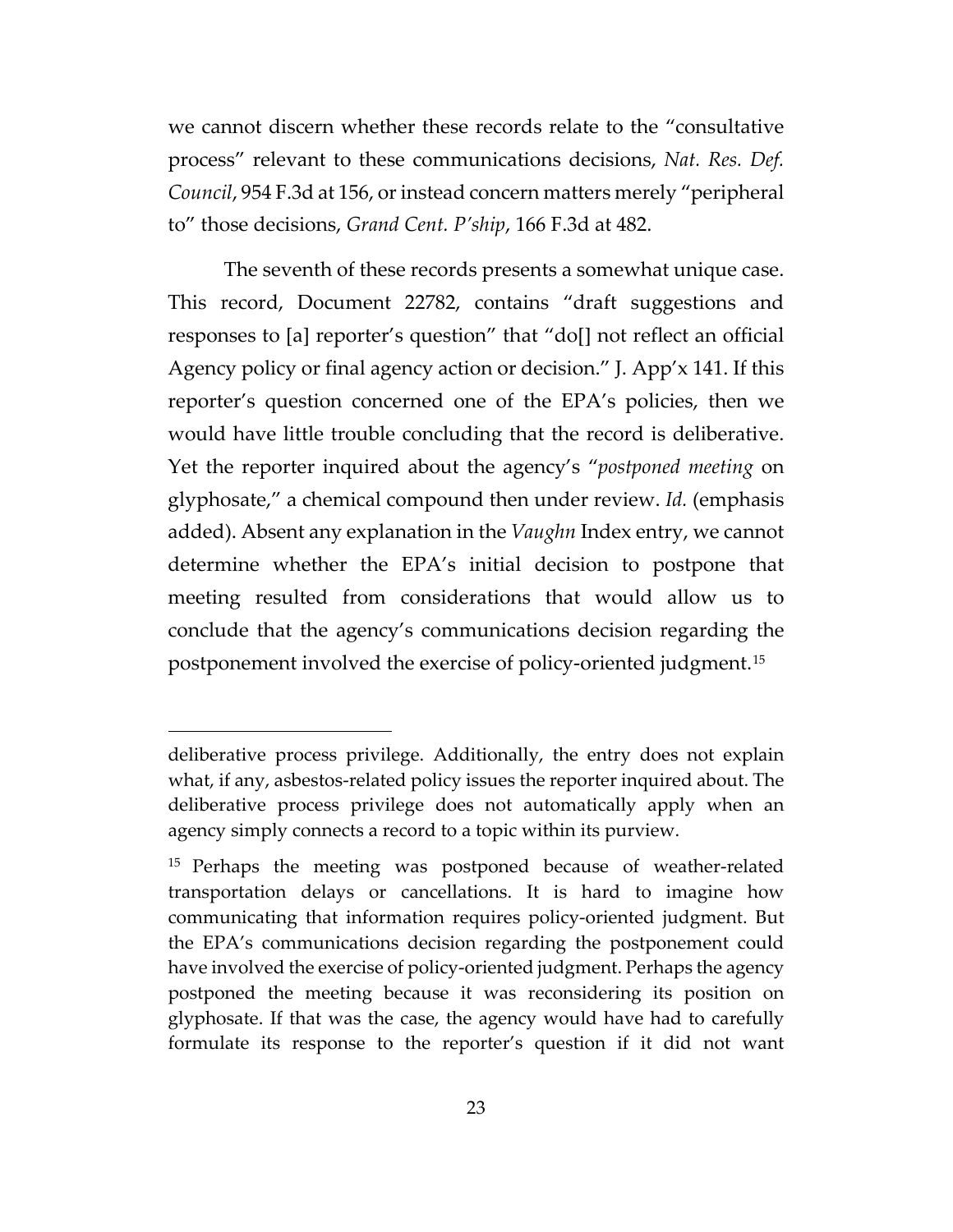We nonetheless vacate the district court's order requiring the EPA to disclose these seven messaging records and remand for the agency to provide additional explanation consistent with the standard we describe here. Until now, our precedents had not provided clarity regarding what types of messaging records an agency may withhold pursuant to the deliberative process privilege. When the EPA prepared its *Vaughn* Index, it could not have known the details that we would require to uphold its reliance on the privilege. Accordingly, the EPA should have the opportunity to explain its withholding decisions in light of the clarified standard, and we remand to allow the EPA to revise its *Vaughn* Index entries for these seven records if it chooses to do so.

# **III**

We now turn to the four briefing documents, Documents 14518, 14561, 14935, and 25173. These documents "are records ... created to brief senior agency staff about various topics within the agency's purview." *NRDC I*, 2019 WL 4142725, at \*11. Specifically, these documents reflect efforts by agency employees to "provid[e] [a] senior manager with information and supporting documentation in response to her questions and comments on the role of epidemiology data in [the agency's] human health risk assessments." J. App'x 117, 121.

prematurely to disclose that it was reconsidering those policies. Still, the current *Vaughn* Index entry for Document 22782 fails to provide a sufficiently "reasonably detailed explanation[]" to justify the EPA's decision to withhold this record. *ACLU v. DOD*, 901 F.3d at 133.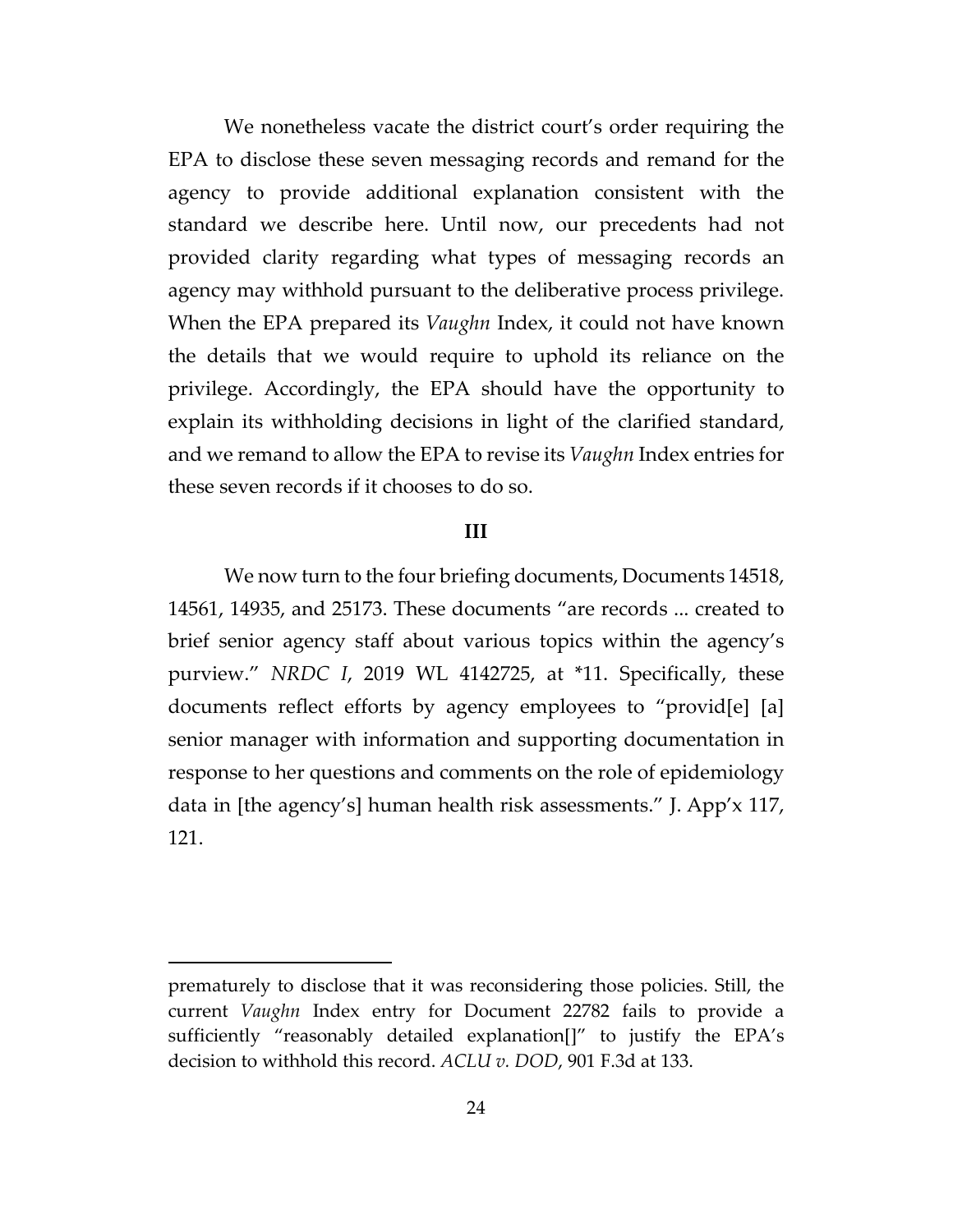In setting out the "[a]pplicable [l]egal [p]rinciples" for the deliberative process privilege, the district court explained that for a document to qualify as predecisional the agency "must be able to demonstrate that, *ex ante*, the document for which [the] privilege is claimed related to a specific decision facing the agency." *NRDC I*, 2019 WL 4142725, at \*6 (quoting *Tigue*, 312 F.3d at 80). The district court then applied this requirement when it ordered the EPA to disclose the briefing documents, holding that those records were not "predecisional" because the records did not "'relate to a specific decision facing the agency.'" *Id.* at \*11 (internal citation and alteration omitted) (quoting *Tigue*, 312 F.3d at 80).

Requiring that a record "relate to a specific decision facing the agency," however, places an unduly restrictive gloss on the deliberative process privilege's predecisional requirement. While that requirement excludes records that discuss a decision already made, *see Sierra Club*, 141 S. Ct. at 786, it "does not mean that the existence of the privilege turns on the ability of an agency to identify a specific decision in connection with which a memorandum is prepared," *Sears, Roebuck & Co.*, 421 U.S. at 151 n.18. To the contrary, "[a]gencies are, and properly should be, engaged in a continuing process of examining their policies," and "courts should be wary of interfering with this process." *Id.* In light of this admonition, we hold that a record is predecisional if it relates to a specific decision *or a specific decisionmaking process* and was generated before the conclusion of that decision or process. The D.C. Circuit has long recognized that the privilege does not "require that [a] document contribute to a single, discrete decision" but rather protects records that, more broadly,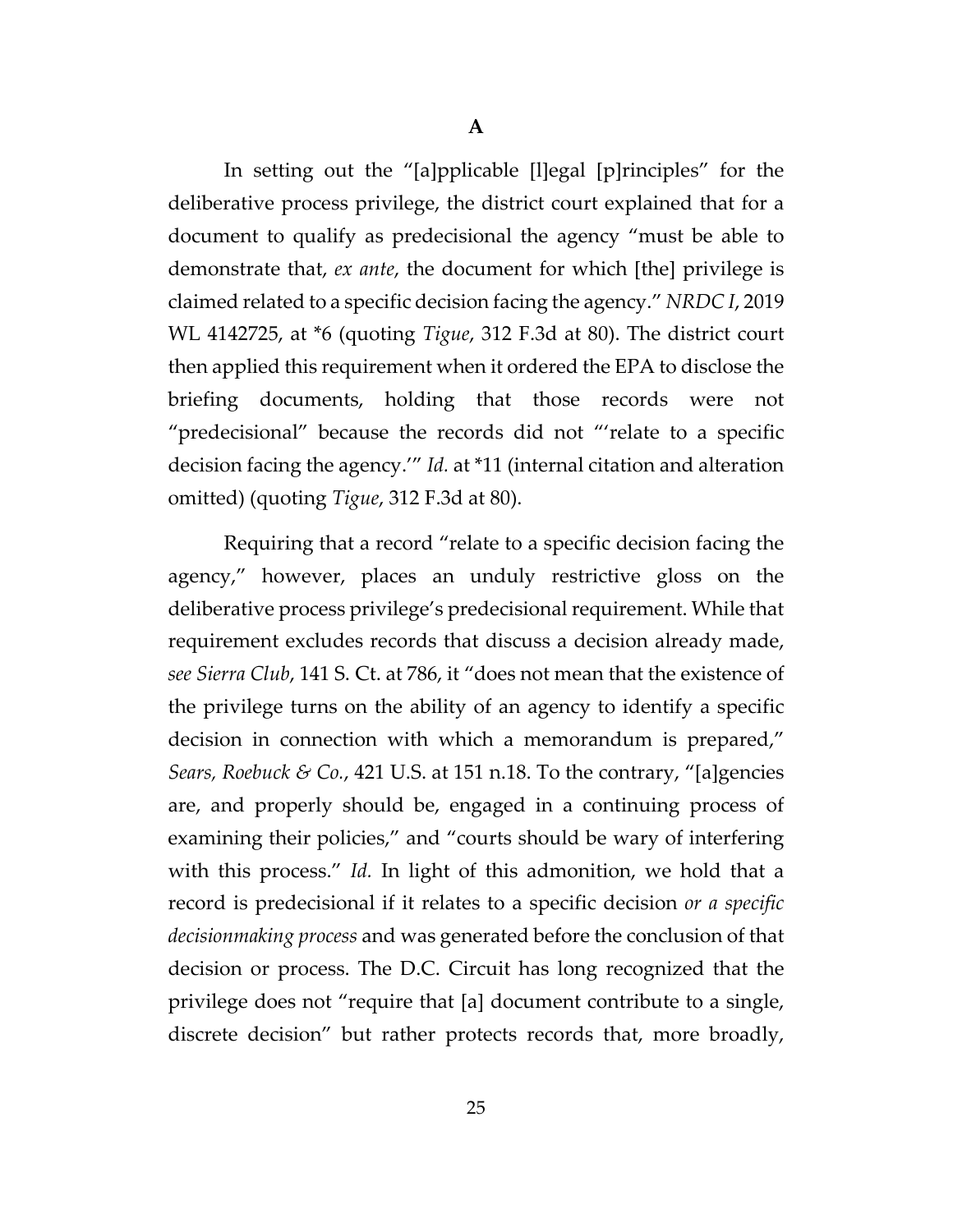relate to a "definable decisionmaking process." *Access Reps. v. DOJ*, 926 F.2d 1192, 1196 (D.C. Cir. 1991).

For example, an agency may undertake a critical review of its regulations without the objective of implementing a specific new statute or achieving a particular amendment to the regulations. If the deliberative process privilege applied only to documents that relate to a specific decision facing the agency, one might argue that deliberations occurring in the course of that review do not qualify for the privilege. But under our test, the agency's critical review represents a specific decisionmaking process and the agency may withhold records reflecting deliberations relevant to that process. The agency might also undertake a critical review of its decisionmaking processes—such as the agency's methodology for conducting costbenefit analyses when it regulates—even if that review is not directed at altering, repealing, or promulgating a specific regulation. Records relating to that review would be connected to a specific decisionmaking process.

It is true that our opinion in *Tigue* stated that an agency "must be able to demonstrate that, *ex ante*, the document for which executive privilege is claimed related to a specific decision facing the agency," 312 F.3d at 80, but *Tigue* did not adopt this requirement as the law of our circuit or hold that it was the exclusive test for applying the privilege. Rather, we employed that language to explain the "Ninth Circuit['s] … holding that … the government must show that the material was prepared to assist the agency in the formulation of some specific decision." *Id.* (discussing *Maricopa Audubon Soc'y v. U.S. Forest Serv.*, 108 F.3d 1089, 1094 (9th Cir. 1997)). The relevant discussion in *Tigue* rejected the plaintiffs' argument in that case that, if the Ninth Circuit's test were to apply, it would require a different result than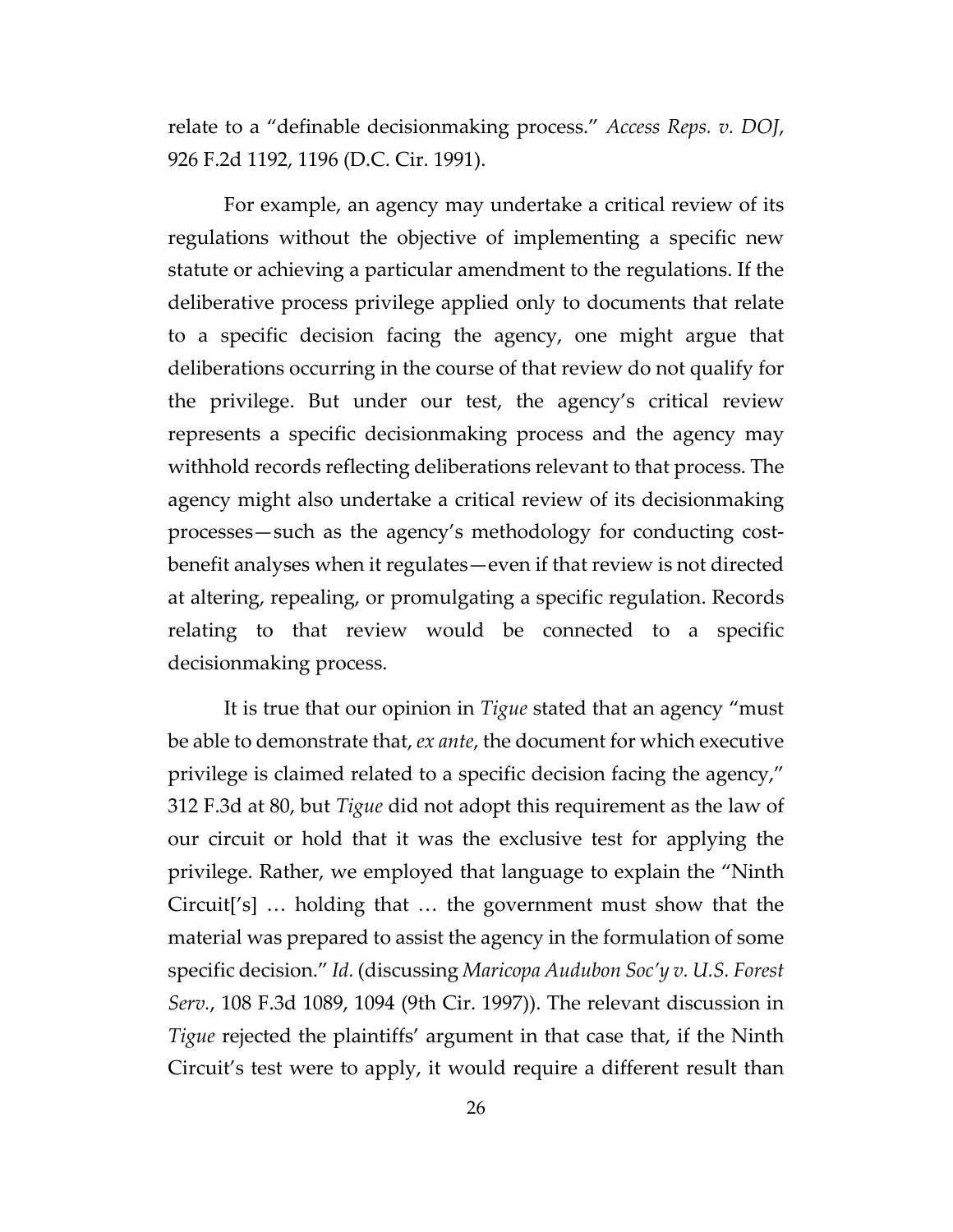the one we had reached under our prior decision in *Grand Central Partnership*. *See id.*[16](#page-26-0)

#### **B**

Even under the test we adopt today for determining whether a document is predecisional, we cannot conclude on the present record that the EPA properly withheld the four briefing documents. The *Vaughn* Index entries for those records merely note that the records contain information "on the role of epidemiology data in [the agency's] risk assessments" and were prepared in response to a senior official's "questions and comments" on that topic. J. App'x 117, 121. In its briefing before our court, the EPA insists that these documents related to two ongoing rulemaking processes under the TSCA, but the corresponding *Vaughn* Index entries do not draw any such connection. And while the entries do indicate that the information contained in these records "was considered as part of the Agency's deliberations on the role of epidemiology data in [the agency's] human health risk assessments," the entries do not explain whether the agency had undertaken to critically review or revise its practices regarding the use of epidemiology data. *Id.* at 117-18, 121-22. In other

<span id="page-26-0"></span><sup>16</sup> Our opinion in *Brennan Ctr. for Justice v. DOJ*, 697 F.3d 184 (2d Cir. 2012), also did not adopt a specific decision requirement. In *Brennan Center* we quoted from a First Circuit case to say that "an agency *may* meet its burden of proof under the predecisional document test by demonstrating … that the document was originated to facilitate an identifiable final agency decision." *Id.* at 202 (emphasis added) (internal quotation marks omitted) (quoting *Providence J. Co. v. U.S. Dep't of Army*, 981 F.2d 552, 559 (1st Cir. 1992)). Relying on the language of "*may*"—not "*must*"—implies that identifying a "specific decision" is a possible, but not the exclusive, way for an agency to "meet its burden of proof under the predecisional document test." *Id.*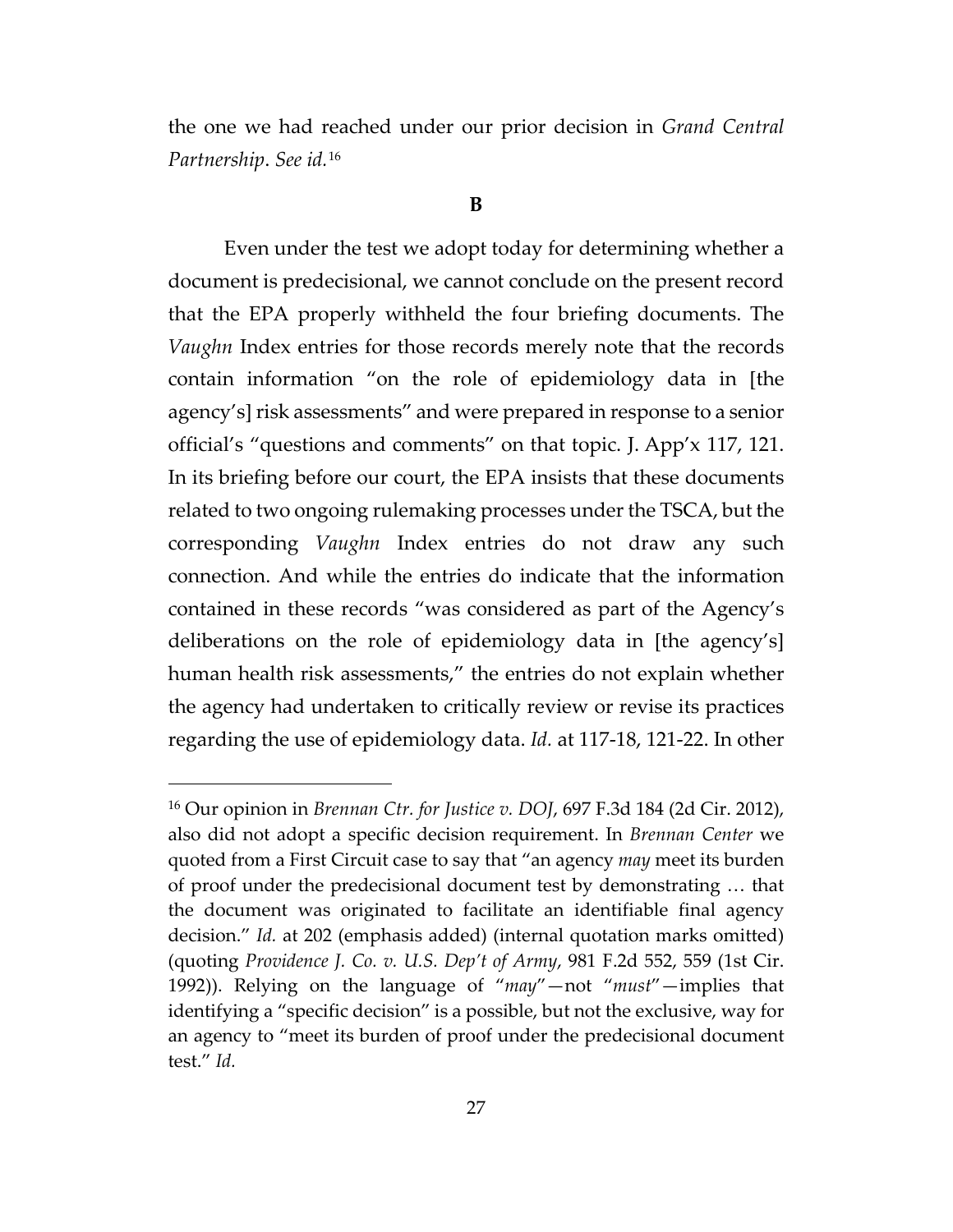words, these *Vaughn* Index entries do not clarify whether the information contained in these records was collected and curated to assist in an agency decisionmaking process related to the role of epidemiology data or if the material was instead prepared merely to describe the agency's current practices to an agency official.

Nonetheless, we will vacate the district court's order requiring the EPA to disclose these four briefing documents. When the EPA prepared its *Vaughn* Index, it lacked guidance from our court regarding how a record relevant to a decisionmaking process—as opposed to a specific decision—might qualify for the deliberative process privilege. The EPA should have the opportunity to explain its withholding decisions in light of the clarified test we adopt today, and we remand for the EPA to revise its *Vaughn* Index entries for these four briefing documents if it chooses to do so.<sup>[17](#page-27-0)</sup>

# **CONCLUSION**

Agencies exercise policy-oriented judgment when determining how to communicate with people outside the agency about a policy. Therefore, the deliberative process privilege shields otherwise deliberative agency records that relate to and precede an agency's

<span id="page-27-0"></span><sup>&</sup>lt;sup>17</sup> The district court also decided that these records were not "deliberative" because the records did not "form[] an essential link in a specified consultative process." *NRDC I*, 2019 WL 4142725, at \*11 (quoting *Grand Cent. P'ship*, 166 F.3d at 482). Yet when viewing the deliberative process privilege's application in the context of a broader decisionmaking process a view that the district court might have thought our precedents foreclosed—material that provides an overview of an agency practice implemented across many decisions, such as the EPA's use of epidemiology data in human health risk assessments, might very well constitute a record related to that consultative process.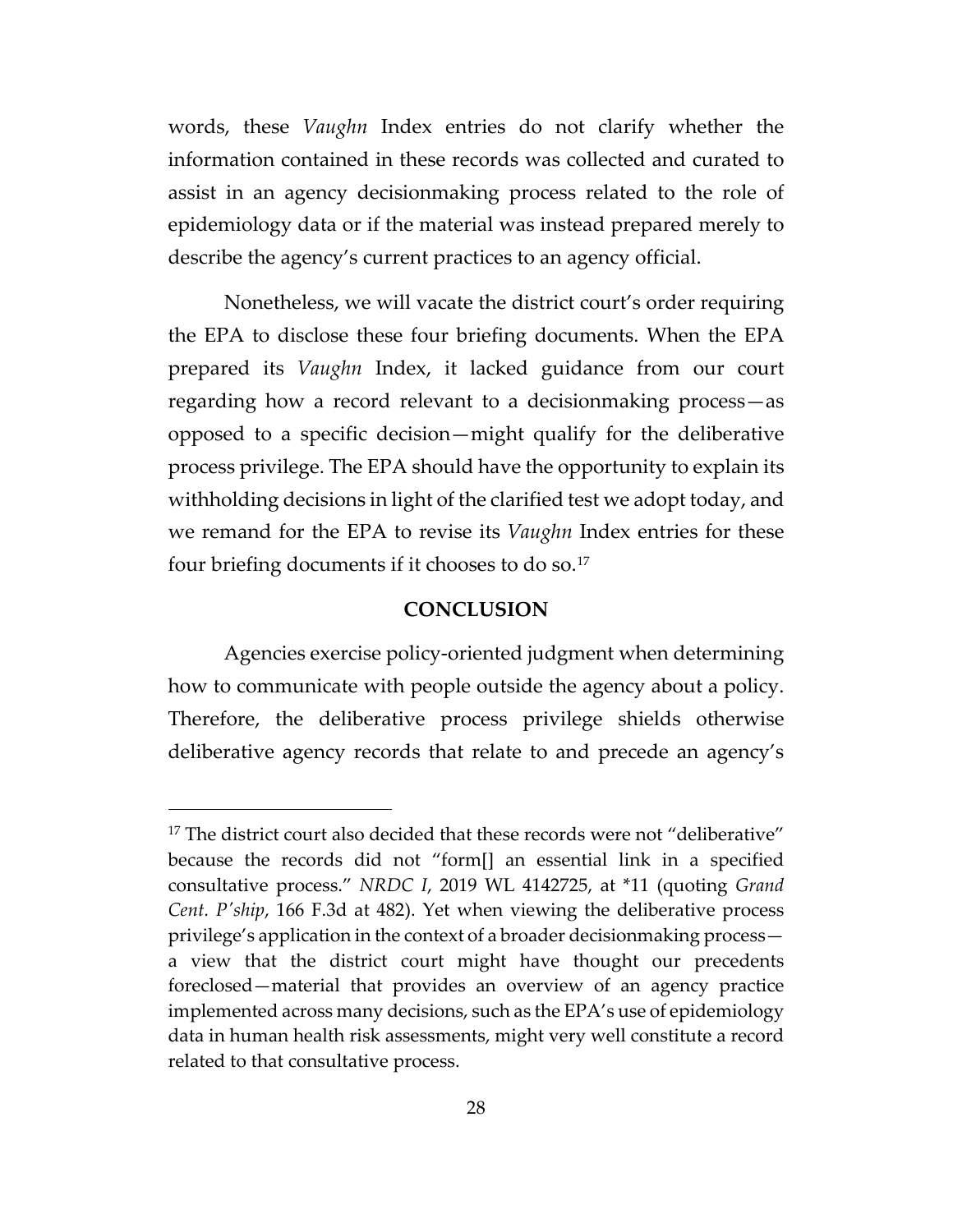communications decision. In this context, a record is "deliberative" if it reflects discussions about what the agency should say about a policy or how to formulate that message. Additionally, an agency may invoke the deliberative process privilege by connecting a record not only to a specific contemplated decision but also to a specific decisionmaking process.

In this case, the EPA's *Vaughn* submissions establish that eleven of the "messaging records" subject to the EPA's appeal meet the standards outlined above. Accordingly, we **REVERSE** the district court's decision denying the EPA summary judgment with respect those eleven records—Documents 401, 8309, 9765, 11126, 21815, 22970, 23178, 25096, 25349, 25605, and 25606.[18](#page-28-0) We also **VACATE** the district court's order requiring the EPA to disclose the other records disputed in this case and **REMAND** for the EPA to revise the corresponding *Vaughn* Index entries if it so chooses and for further proceedings consistent with this opinion.

<span id="page-28-0"></span><sup>&</sup>lt;sup>18</sup> Despite the NRDC's insistence, we need not remand for the district court to determine whether the EPA "reasonably foresees that disclosure" of these records "would harm an interest protected by" Exemption Five. 5 U.S.C. § 552(a)(8)(A)(i). The district court already determined that the EPA met the "foreseeable harm" requirement and concluded that "summary judgment must be and is granted to the agency on this issue." *NRDC I*, 2019 WL 4142725, at \*5*.* The district court did not carve out any records from its holding regarding the foreseeable harm requirement.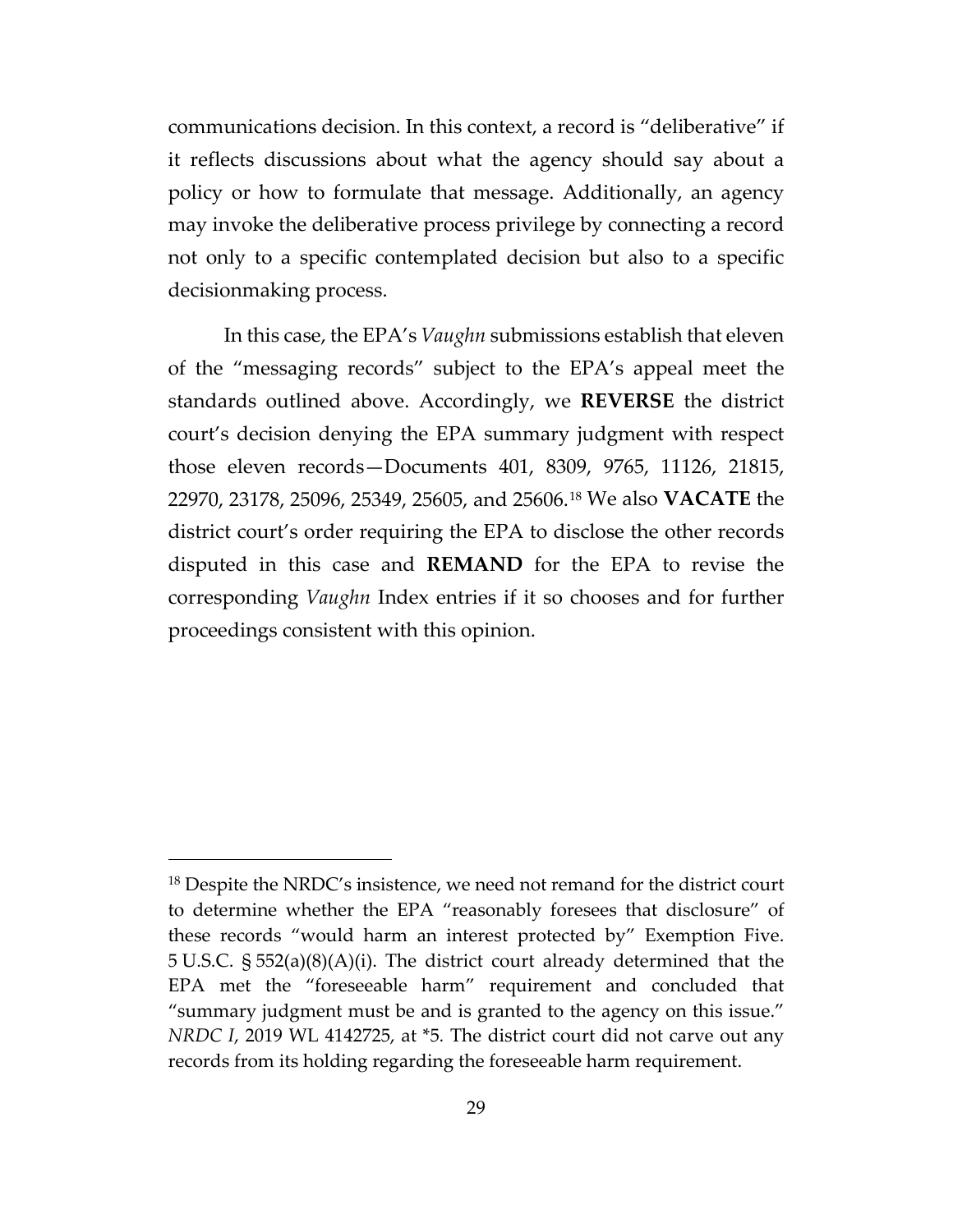| $\mathbf{1}$   | LOHIER, Circuit Judge, concurring in part and dissenting in part:               |
|----------------|---------------------------------------------------------------------------------|
| $\overline{2}$ | Congress passed the Freedom of Information Act, 5 U.S.C. § 552, to              |
| 3              | provide the public with access to "official information long shielded           |
| 4              | unnecessarily from public view." Envtl. Prot. Agency v. Mink, 410 U.S. 73, 80   |
| 5              | (1973). The statute revised the public disclosure section of the Administrative |
| 6              | Procedure Act, 5 U.S.C. § 1002 (1964 ed.), which had fallen "far short of its   |
| 7              | disclosure goals." Id. at 79. Where the Administrative Procedure Act had        |
| 8              | allowed the Government to evade disclosure wherever it claimed secrecy was "in  |
| 9              | the public interest," id., FOIA set forth "a general philosophy of full agency  |
| 10             | disclosure unless information is exempted under clearly delineated statutory    |
| 11             | language," S. Rep. No. 813, 89th Cong., 1st Sess., 3 (1965). Even FOIA's        |
| 12             | exemptions "do not obscure that disclosure, not secrecy, is the dominant        |
| 13             | objective of the Act." Dep't of Air Force v. Rose, 425 U.S. 352, 361 (1976). In |
| 14             | 2016, out of concern that "some agencies [were] overusing FOIA exemptions," S.  |
| 15             | REP. NO. 4, 114th Cong., 1st Sess. 2 (2015), Congress adopted the FOIA          |
| 16             | Improvement Act, Pub. L. No. 114–185, 130 Stat. 538 (2016), under which         |
| 17             | agencies may withhold information under a FOIA exemption only if the agency     |
| 18             | "reasonably foresees that disclosure would harm an interest protected by an     |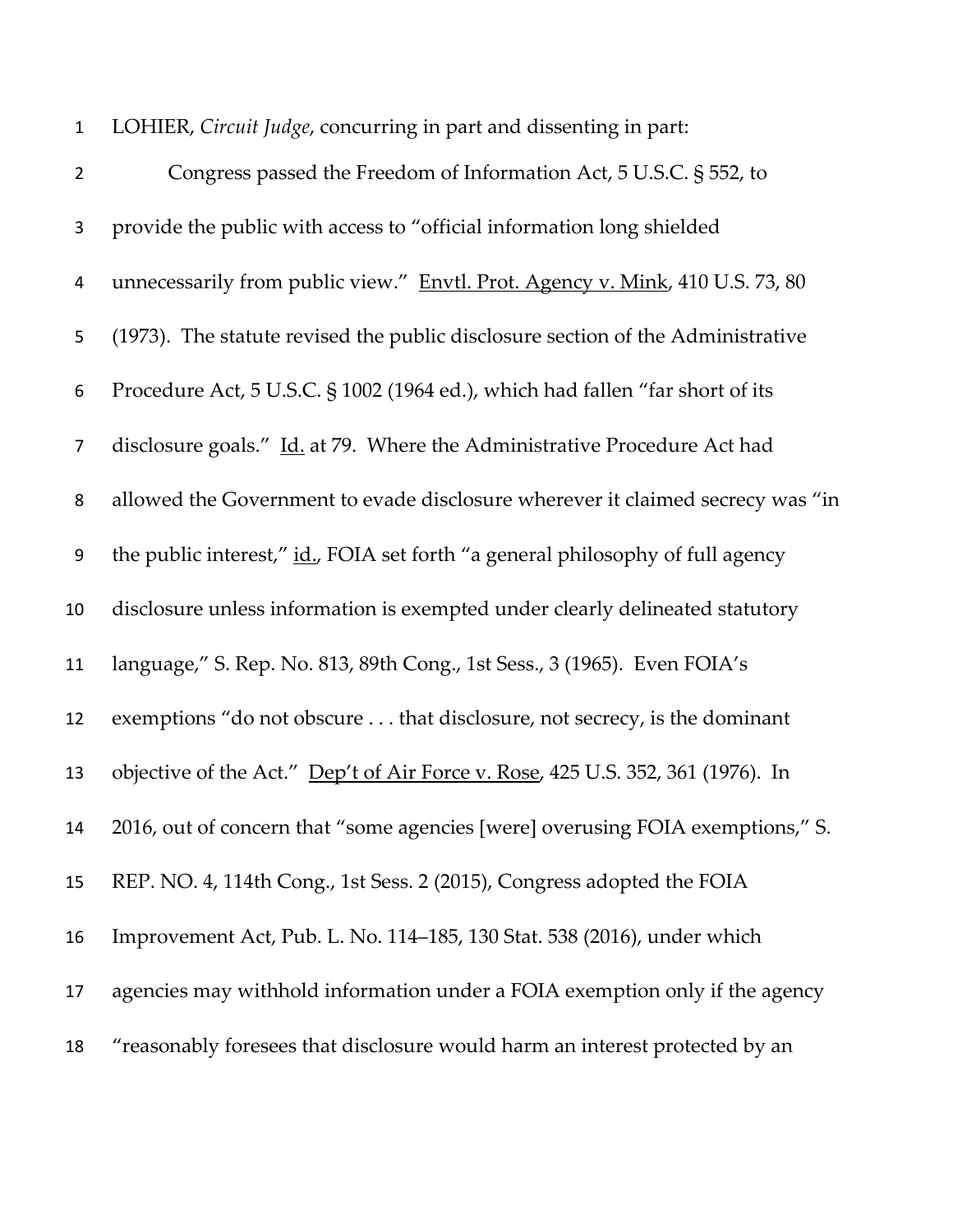| $\mathbf{1}$   | exemption" or if "disclosure is prohibited by law," FOIA Improvement Act $\S 2$ ,    |
|----------------|--------------------------------------------------------------------------------------|
| $\overline{2}$ | 130 Stat. at 539 (codified at 5 U.S.C. § 552(a)(8)(A)(ii)).                          |
| $\mathbf{3}$   | This case concerns Exemption Five, which, among other things, shields                |
| 4              | from disclosure "documents reflecting deliberations comprising part of a             |
| 5              | process by which governmental decisions and policies are formulated." U.S. Fish      |
| 6              | & Wildlife Serv. v. Sierra Club, Inc., 141 S. Ct. 777, 785 (2021) (quotation marks   |
| 7              | omitted). To be protected by the deliberative process privilege, a document must     |
| 8              | be both predecisional, meaning that it was generated before an agency's final        |
| 9              | decision on a matter, and deliberative, meaning that it was "prepared to help the    |
| 10             | agency formulate its position." Id. at 786.                                          |
| 11             | With this background in mind, I concur in the majority's analysis as to the          |
| 12             | four briefing documents. Because agencies continually examine and reexamine          |
| 13             | their policies, I agree that a record can be predecisional if it relates either to a |
| 14             | specific decision or to a specific decision making process, and the Environmental    |
| 15             | Protection Agency should have the opportunity to clarify its Vaughn Index            |
| 16             | entries in light of this holding.                                                    |
| 17             | I write separately, however, to address the majority's approach to                   |

messaging records. There is quite a bit of merit to the idea that messaging—that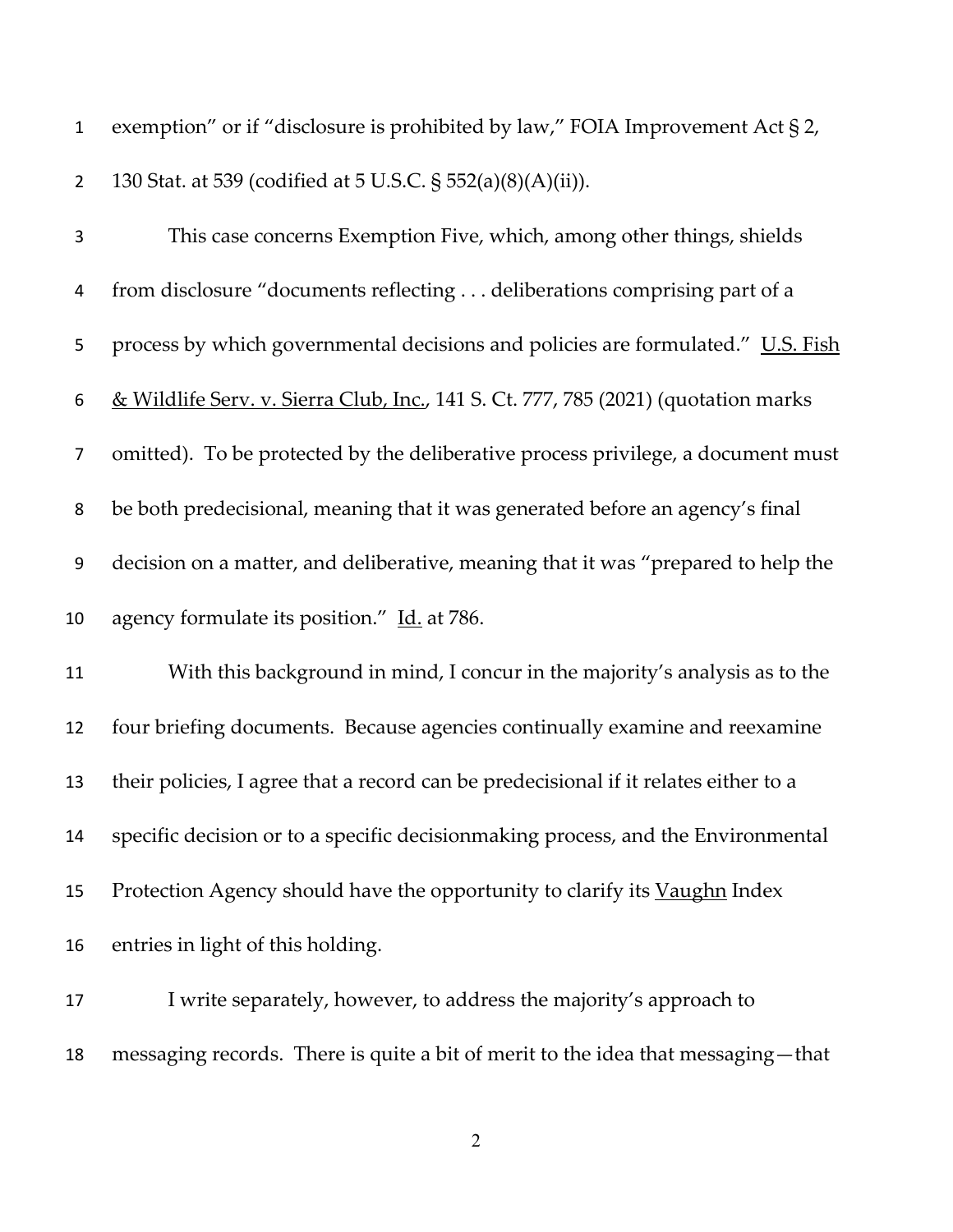| $\mathbf{1}$   | is, how the agency chooses to communicate with people and entities outside the      |
|----------------|-------------------------------------------------------------------------------------|
| $\overline{2}$ | agency — can implicate policy. As the majority notes, how an agency chooses "to     |
| 3              | present its substantive policies to the public often involves the evaluation of     |
| 4              | alternative public relations policies" and may even require "an analysis of the     |
| 5              | underlying policy itself." Majority Op. at 13 (quoting Seife v. Dep't of State, 298 |
| 6              | F. Supp. 3d 592, 616 (S.D.N.Y. 2018)). Where communications decisions involve       |
| $\overline{7}$ | the "exercise of policy-oriented judgment," Grand Cent. P'ship, Inc. v. Cuomo,      |
| 8              | 166 F.3d 473, 482 (2d Cir. 1999) (quotation marks omitted), the deliberative        |
| 9              | process privilege may protect deliberations that directly relate to and precede     |
| 10             | those decisions.                                                                    |
|                |                                                                                     |
| 11             | But not all communications decisions implicate policy in this way. See              |
| 12             | New York v. U.S. Dep't of Commerce, No. 18-CV-2921, 2018 WL 4853891, at *2          |
| 13             | (S.D.N.Y. Oct. 5, 2018) ("[N]ot all 'messaging' decisions are so intimately bound   |
| 14             | up with an agency's central policy mission."). Sometimes, messaging                 |
| 15             | communications "amount to little more than deliberations over how to spin a         |
| 16             | prior decision, or merely reflect an effort to ensure that an agency's statement is |
| 17             | consistent with its prior decision." Id. When that is so, FOIA does not permit an   |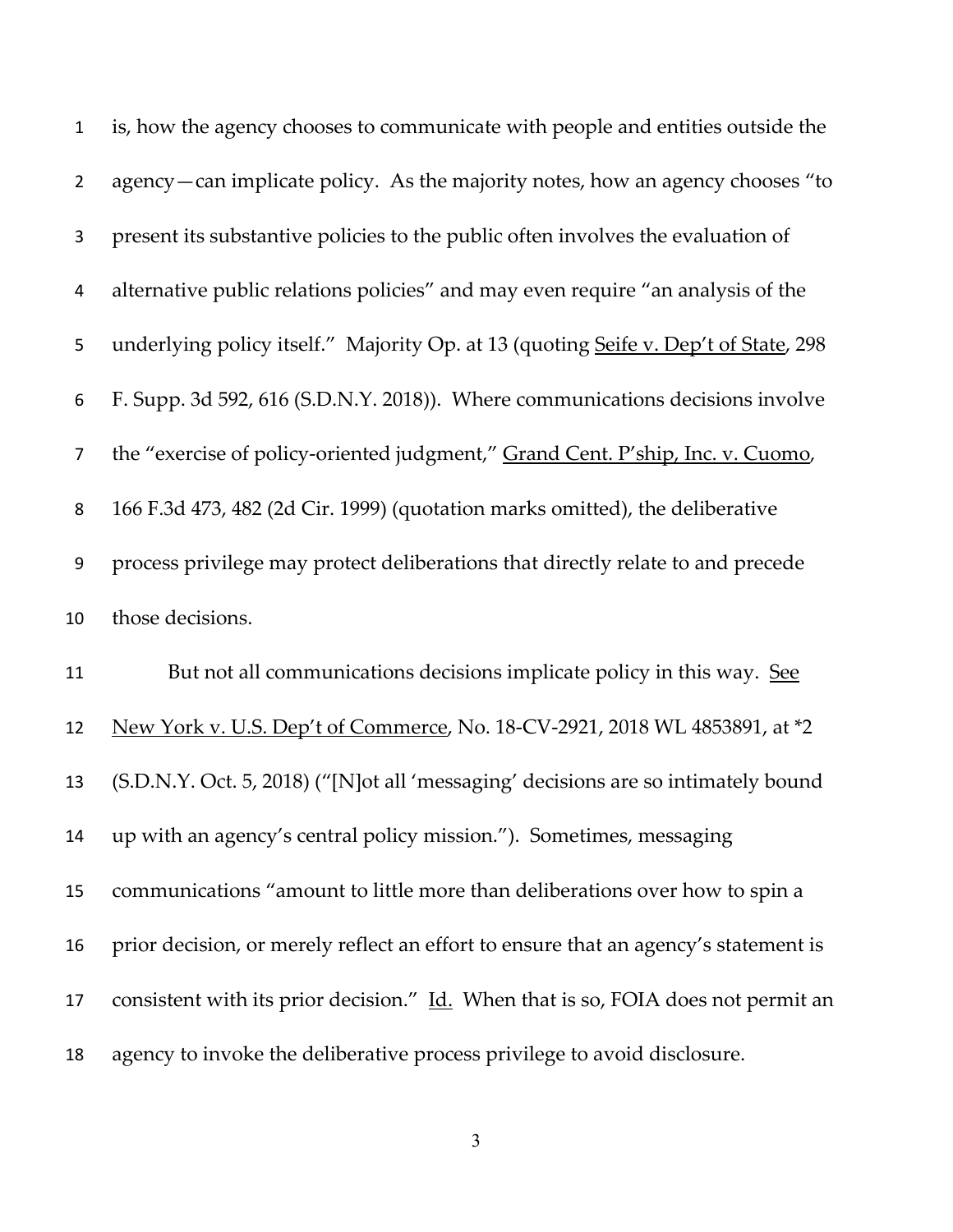| $\mathbf{1}$     | The D.C. Circuit recently concluded as much in Reporters Committee for             |
|------------------|------------------------------------------------------------------------------------|
| $\overline{2}$   | Freedom of the Press v. FBI, reasoning that "documents that discuss, describe, or  |
| 3                | defend an already-determined agency policy" fail to "advance the purposes of       |
| 4                | the deliberative process privilege - to allow agency employees to have the         |
| 5                | candid discussions necessary to make the best possible policy decisions in service |
| 6                | of the public." 3 F.4th 350, 363–64 (D.C. Cir. 2021). The facts of Reporters       |
| $\overline{7}$   | Committee illustrate the point. Among the documents at issue in that appeal        |
| 8                | were emails discussing proposed changes to a draft letter to the editor that FBI   |
| $\boldsymbol{9}$ | Director James Comey had written to defend the agency's use of media               |
| 10               | impersonation as an investigative tactic. The D.C. Circuit concluded that these    |
| 11               | documents qualified for protection under the deliberative process privilege        |
| 12               | because they contained a "back-and-forth exchange of ideas" that formed "part      |
| 13               | of an internal dialogue about critical judgment calls aimed at advancing the       |
| 14               | agency's interests in the midst of a vigorous public debate about an FBI           |
| 15               | undercover policy with a decidedly uncertain future at the time." Id. at 363–4.    |
| 16               | The emails, in other words, did not simply "defend an already-determined           |
| 17               | agency policy." Id. at 363. To the contrary, the FBI policy at issue was in flux:  |
| 18               | The FBI was under "significant external pressure" to change its guidelines         |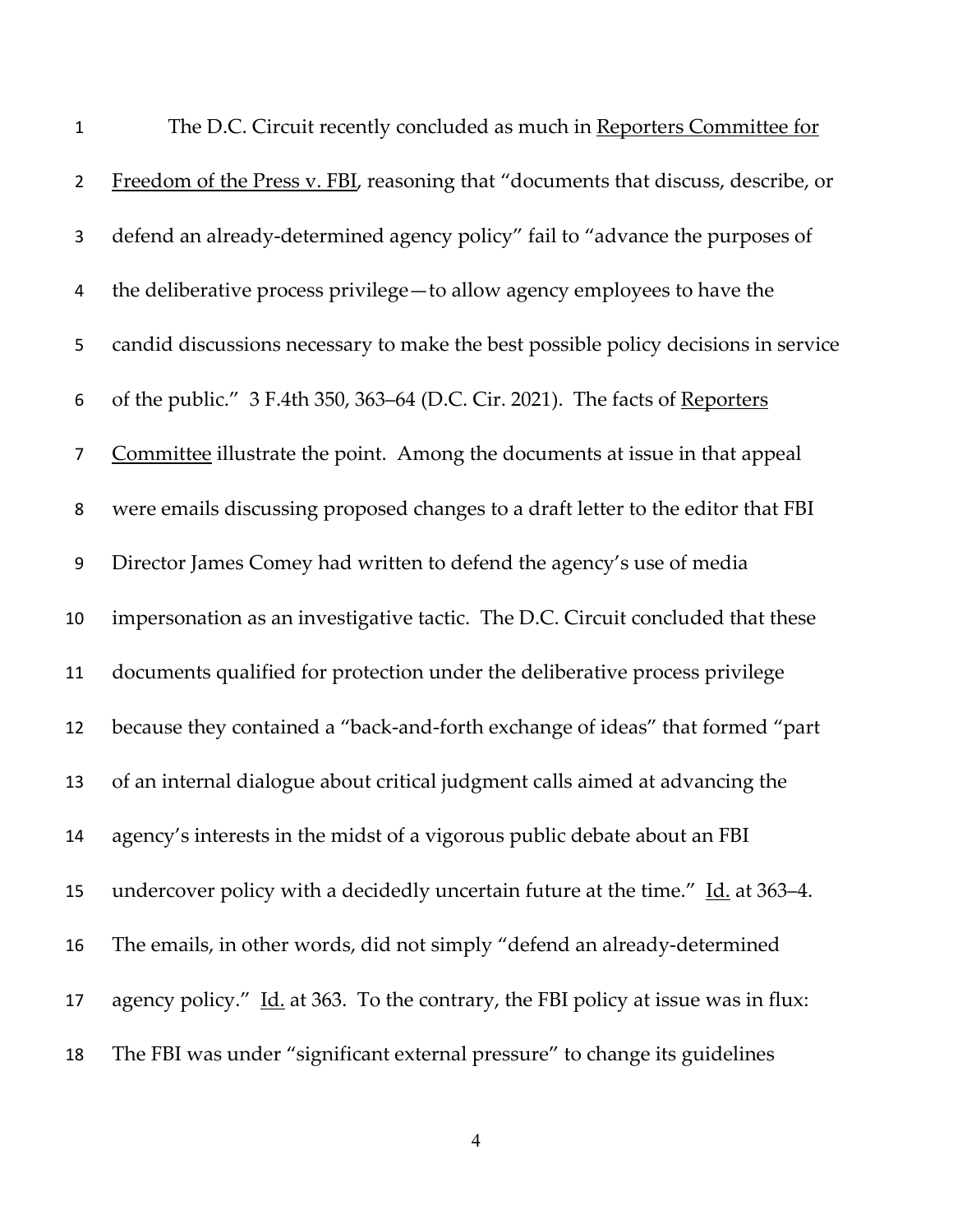regarding the impersonation of news media during undercover operations,

2 which it ultimately did. Id. at 363–64.

 As Reporters Committee recognized, however, circumstances like the FBI's will not always be present when an agency communicates its policies to the public. While the majority suggests otherwise, see Majority Op. at 18–19, agency deliberations over how to communicate and promote existing policies can, in fact, be merely a "descriptive" exercise—as, for example, when the agency seeks to explain a policy decision that is truly already settled rather than in flux. In my view, therefore, FOIA compels a flexible approach under which agency messaging records are not always or even presumptively protected by the deliberative process privilege. Although that approach hews closely to the D.C. 12 Circuit's reasoning in Reporters Committee, I recognize that it departs from the path taken in New Hampshire Right to Life v. HHS, where the First Circuit referred to an agency's "decision of how and what to communicate to the public" as "a decision in and of itself." 778 F.3d 43, 54 (1st Cir. 2015). But such a categorical approach risks expanding Exemption Five so much that it swallows the very purpose of FOIA.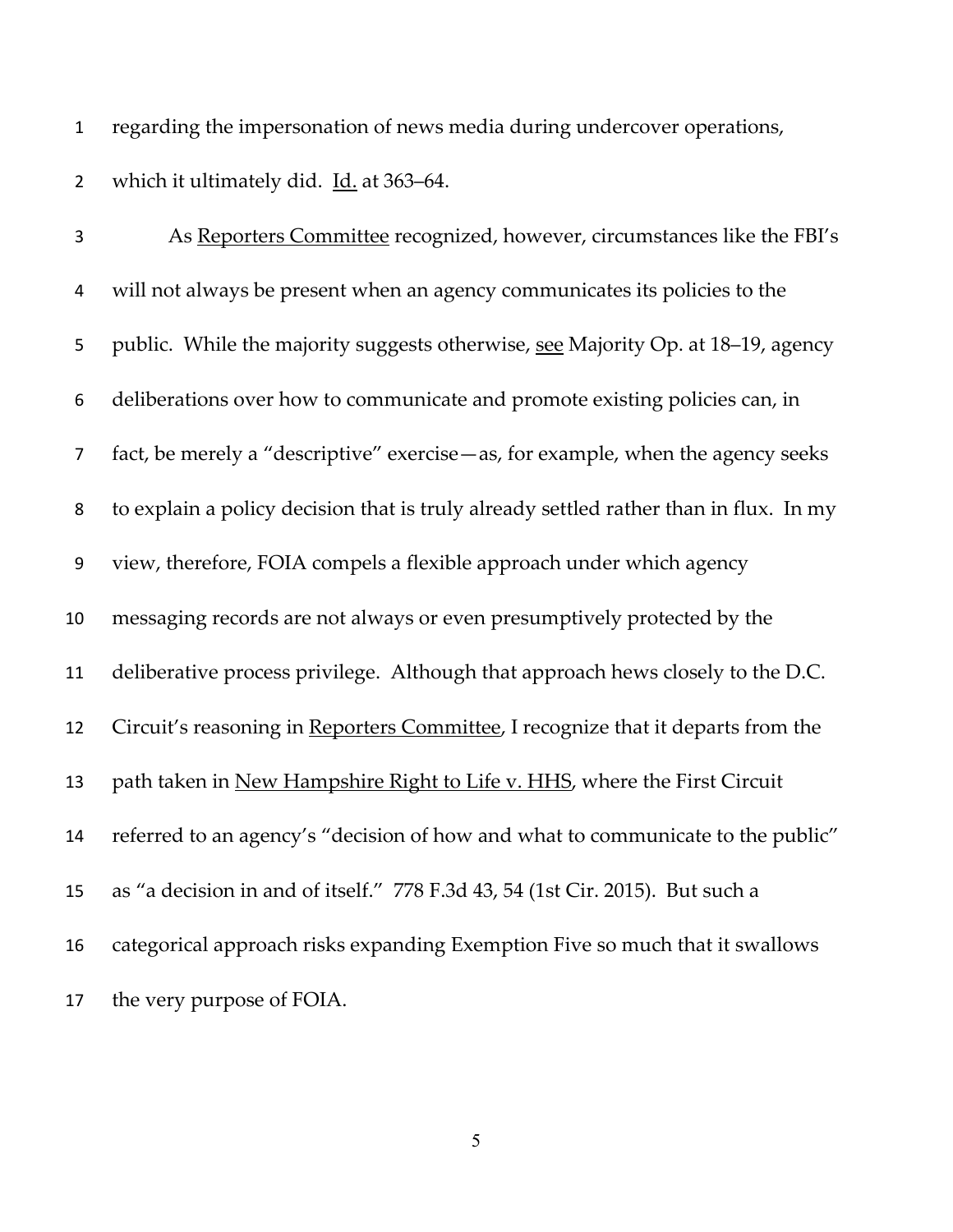| $\mathbf 1$    | Because agencies should not be allowed to withhold messaging documents             |
|----------------|------------------------------------------------------------------------------------|
| $\overline{2}$ | that merely "discuss, describe, or defend an already-determined agency policy,"    |
| 3              | Reps. Comm., 3 F.4th at 363, I am not persuaded on the present record that the     |
| 4              | EPA properly withheld the following eleven documents in this case: 401, 8309,      |
| 5              | 9765, 11126, 21815, 22970, 23178, 25096, 25349, 25605, and 25606. As the majority  |
| 6              | asserts, the Vaughn Index entries for these records indicate that they were        |
| $\overline{7}$ | deliberative documents "created as part of the EPA's efforts to communicate        |
| 8              | with people outside the agency about specific policies." Majority Op. at 21. In    |
| 9              | my view, that description is not enough for the records to qualify for protection  |
| 10             | under the deliberative process privilege. The agency would also have had to        |
| 11             | make clear that the communications involved more than merely determining           |
| 12             | how to describe or spin policy decisions the agency had already made – for         |
| 13             | example, by showing that the process of deciding which message to deliver was      |
| 14             | both deliberative and related to a policy decision that was not finalized. Because |
| 15             | the EPA did not do so with respect to the eleven records referenced above, I       |
| 16             | would vacate rather than reverse the District Court's decision as to those records |
| 17             | and remand for the agency to provide additional explanation consistent with the    |
| 18             | standard described here. Aside from its fidelity to FOIA's language, that          |